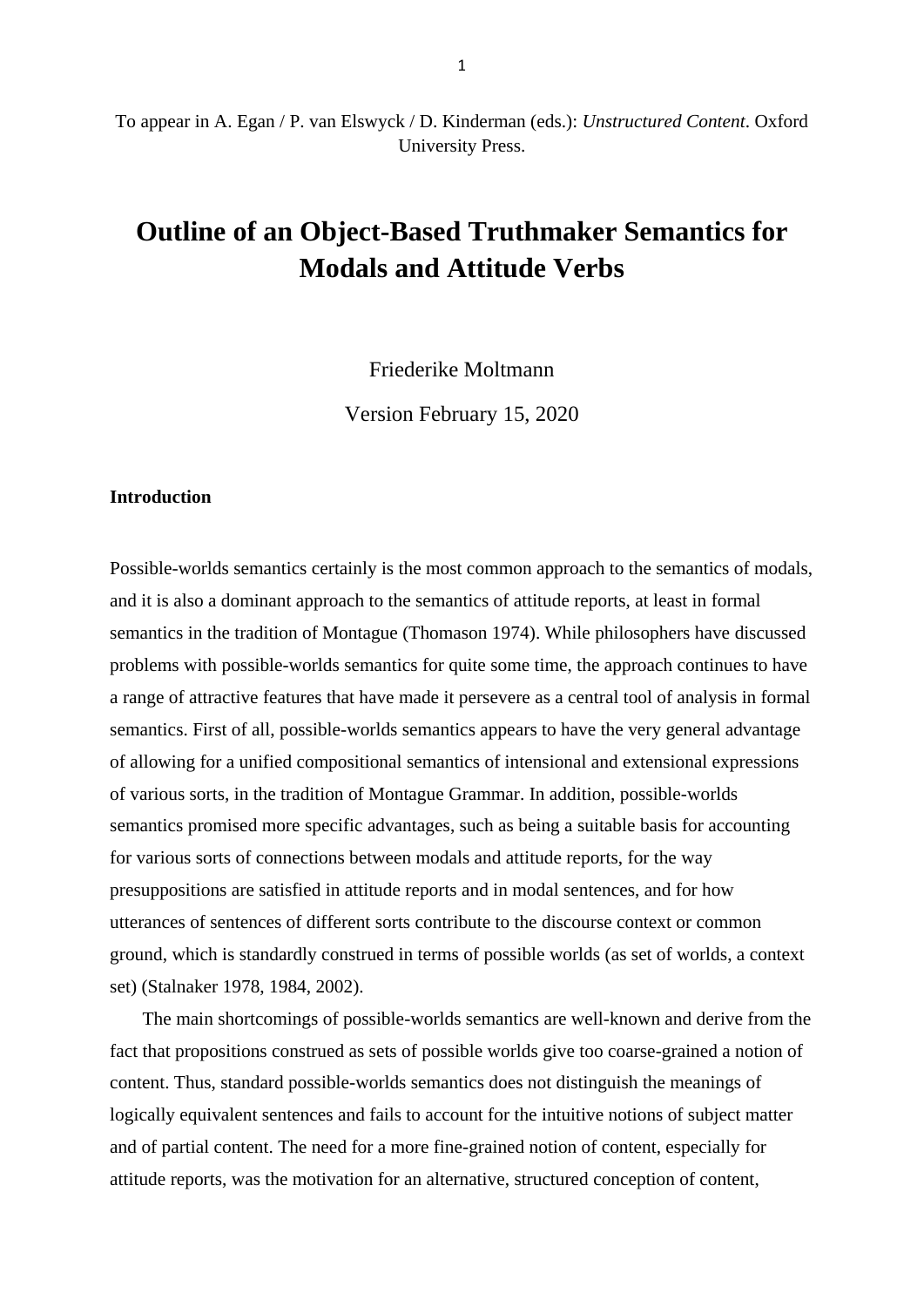replacing sets of worlds by structured propositions, n-tuples of objects or concepts (Cresswell 1985 and others). The structured-propositions view comes with its own problems, however (Jubien 2001, Soames 2010, Hanks 2015, Moltmann 2003, 2013, 2014). For one thing, it raises serious conceptual problems (the unity of propositions problem, the arbitrariness of the order of propositional constituents). Moreover, it is tailored for attitude reports of a certain sort, but not modals, and it is harder to make use of for general semantic purposes, such as compositionality.

 A third approach to the semantics of attitude reports makes use of situations rather than entire worlds, an approach that also gives a more fine-grained notion of content, though of a different sort. One recent version of such an approach is truthmaker semantics (Fine 2012, 2014, 2017a, b, c, 2018a, b). Truthmaker semantics is based on the relation of exact truthmaking or satisfaction between a situation or action and a sentence (as well as a corresponding relation of exact falsification or violation). Exact truthmaking holds between a situation and a sentence just in case the situation is wholly relevant for the truth of the sentence. Truthmaker semantics is able to distinguish contents of logically equivalent sentences and gives an immediate account of the notion of subject matter as well as that of partial content. Truthmaker semantics has been applied to a range of semantic and logical topics, including counterfactual conditionals, intuitionistic logic, and deontic modals, but not to attitude verbs and modals in general.

 This paper gives an outline of an approach to the semantics of attitude verbs and modals that I call *object-based truthmaker semantics*. Object-based truthmaker semantics carries over the truthmaker-semantic notion of content, based on situations or actions in the role of exact truthmakers or satisfiers. However, it applies the truthmaking/satisfaction relation (and the corresponding falsification/violation relation) not just to sentences, but also to a range of objects which I call *modal* and *attitudinal objects*. Modal objects are entities like obligations, permissions, and needs; attitudinal objects are entities like claims, requests, promises, judgments, decisions, intentions, and desires. Modal and attitudinal objects are the denotations of nominalizations of modal predicates and of attitude verbs. Modal and attitudinal objects, on the present view, are involved in the semantics of attitude reports and modal sentences, rather than propositions. Sentences have truthmaker-based meanings, and thus a propositional content; but such a propositional content does not serve as an argument of predicates or referent of a referential term and thus does not have the status of an object. The semantics of modal sentences and attitude reports based on modal and attitudinal objects avoids a range of problems for standard proposition-based approaches, and it allows for a novel account of a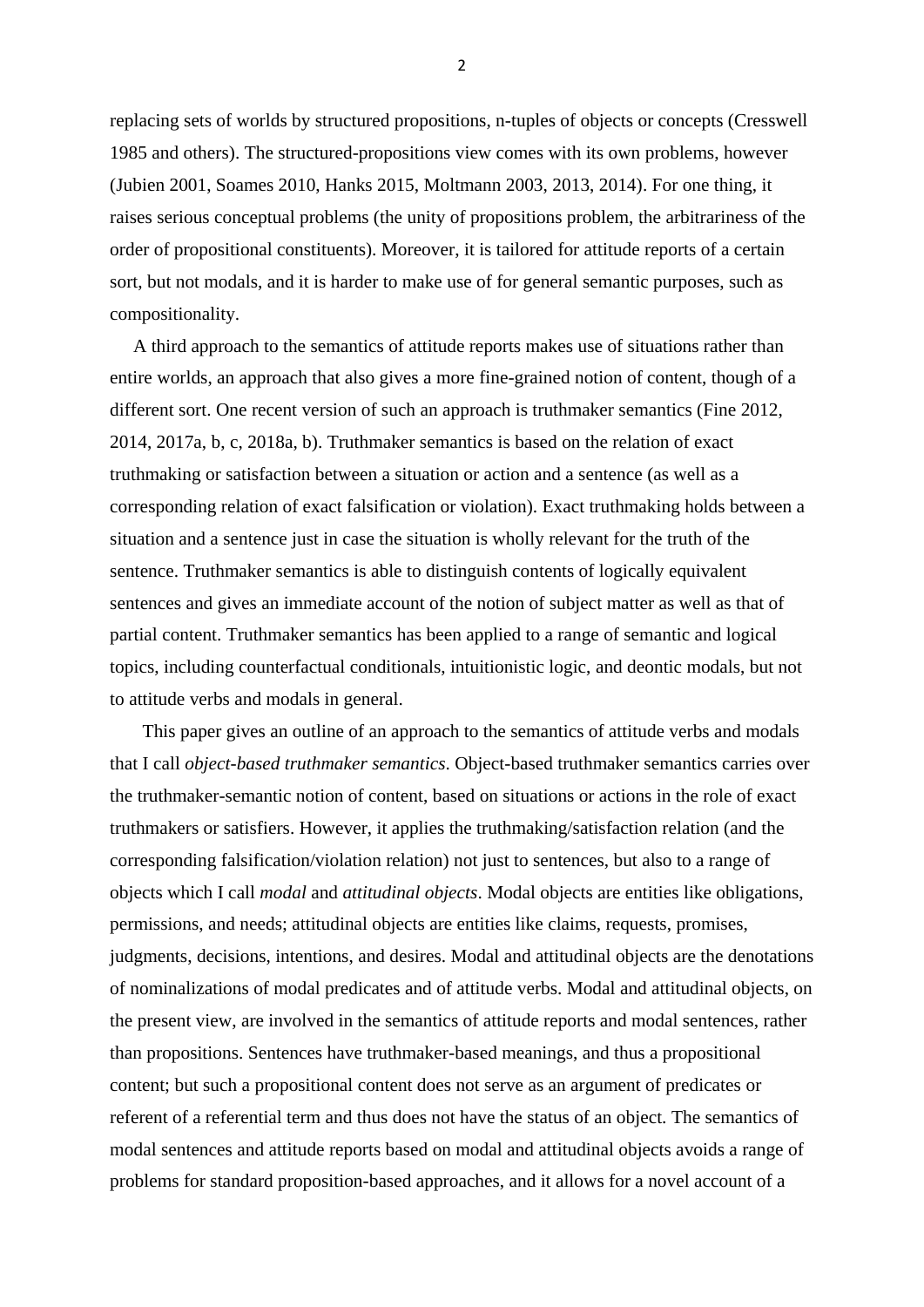range of phenomena, such as the distinction between weak and strong permissions, responsestance verbs and factive verbs, descriptive and performative modals, and certain sorts of modals in embedded contexts.

 Object-based truthmaker semantics avoids the problems of possible-worlds semantics, yet aims to retain similar advantages, in particular in providing a unified semantics of modals and attitude reports and a way of dealing with their connections.

 Object-based truthmaker semantics assigns very different logical forms to attitude reports and modal sentences than the standard approaches. On the standard view of attitude reports, clauses when they are embedded under an attitude verb act as singular terms standing for propositions. The present view is that such clauses act semantically as predicates of the attitudinal object associated with the attitude verb. The standard view is that modal predicates act as quantifiers over possible worlds and that what I will call the *sentential unit* associated with the modal predicate acts as the scope of such a quantifier (complement clause, subject clause, or prejacent). The present view is that the sentential unit semantically acts as a predicate of the relevant modal object. Clauses act as a predicates of modal or attitudinal objects by giving their truthmaking or satisfaction conditions. 1

 This paper will first give a general outline of object-based truthmaker semantics against the background of the standard semantic approaches to attitude reports and modals. Second, it will elaborate the ontology of modal and attitudinal objects and motivate their status as bearers of truthmaking or satisfaction conditions. Finally, the paper will apply object-based truthmaker semantics to attitude reports and modal sentences of various sorts. The paper will focus on the general picture and not give a more thorough discussion of the syntactic basis of the semantic analyses that are presented or a fully developed compositional semantics.

#### **1. Standard views of propositional attitude and modals**

1

# **1. 1. The Relational Analysis of attitude reports and the Quantificational Analysis of modals**

The standard analysis of clausal complements of attitude verbs as in (1a) takes them to be terms standing for propositions, which in turn will be arguments of the embedding attitude

<sup>&</sup>lt;sup>1</sup> In this paper, no semantic distinction is made between *that*-clauses, infinitival clauses and the sentential units associated with modals.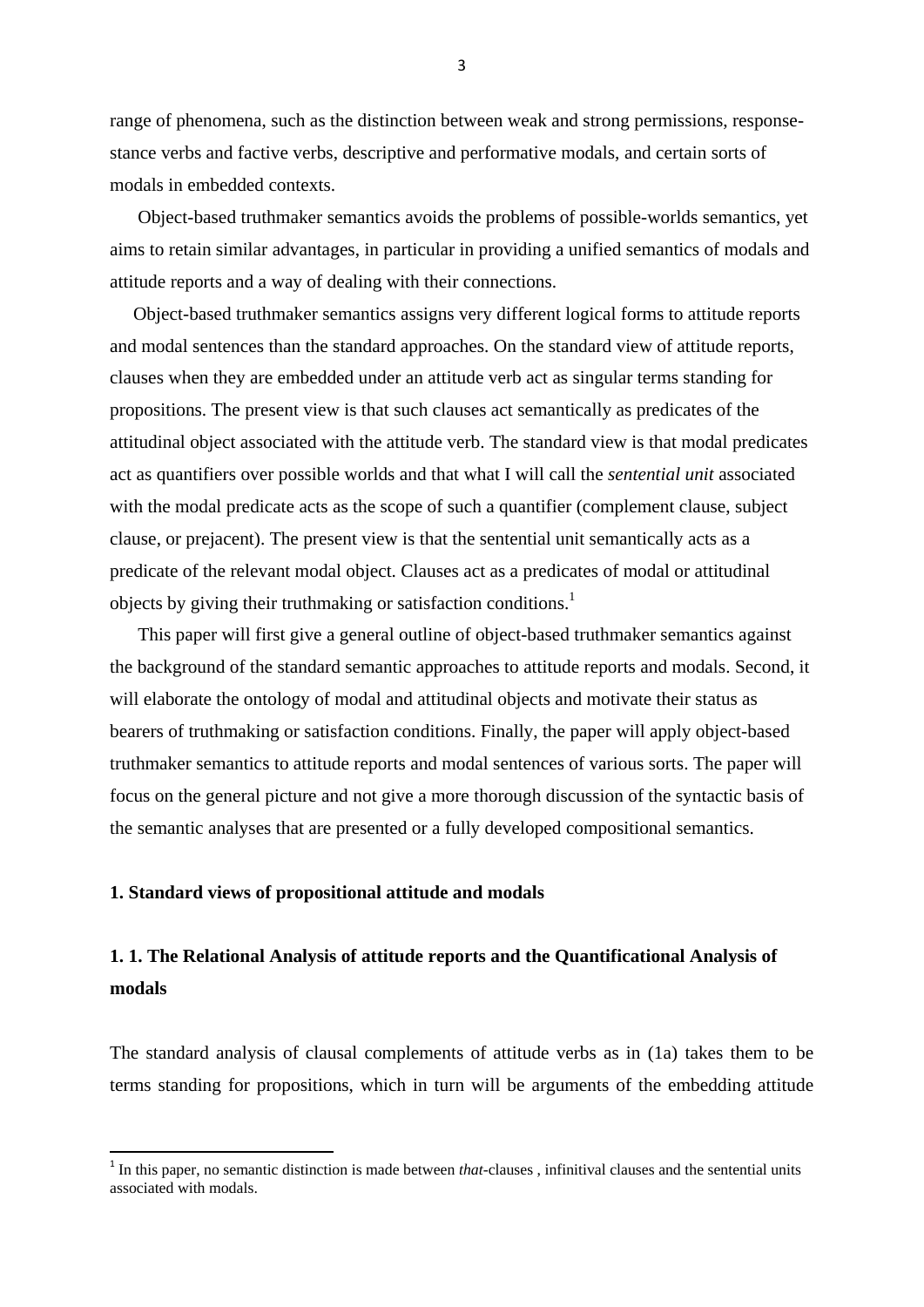verb. This is what I call the *Relational Analysis* (Moltmann 2003a, b, 2013), given for (1a) in (1b):

(1) a. John believes that Mary is happy.

b. believe(John, [*that Mary is happy*])

Propositions are entities that are generally taken to play three roles: to be the (primary) bearers of truth values, to be the meanings of sentences (or referents of embedded clauses), and to be the contents or 'objects' of propositional attitudes.

 There are two standard views about the content of propositional attitudes: the possibleworlds view, according to which the content of propositional attitudes consists in a set of worlds, and the structured-propositions view, according to which that content consists in a structured proposition, such as, in a very simple case, a pair consisting of a property and an object.<sup>2</sup> While there are various difficulties for both views, the second view has gained more popularity among philosophers, whereas the first view is generally adopted by linguists.

 The standard view of modals consists in the Quantificational Analysis according to which a modal of necessity as in (2a) has the meaning given in (2b), and a modal of possibility as in (3a) the meaning given in (3b):

(2) a. John needs to leave.

b.  $\forall w(w \in f(w_0) \rightarrow [John \text{ leave}]^w = true)$ 

(3) a. John is allowed to leave.

b.  $\exists w(w \in f(w_0) \& [John \text{ leave}]^w = true)$ 

The contextually given function  $f$  maps the world of evaluation  $w_0$  to the relevant set of world (the worlds in which all of John's obligations are fulfilled). The quantificational account of modals was extended to verbs expressing belief and knowledge by Hintikka (1962), and the Hintikka-style analysis has since become a common approach to the semantics of attitude verbs in natural language semantics. (4a), on that view, has the truth conditions in (4b), where  $bel_{w,i}$  is the set of worlds compatible with what John believes in w:

(4) a. John believes that S

<sup>&</sup>lt;sup>2</sup> Stalnaker (1984) is a representative of the possible-worlds view, Cresswell (1985) of the structuredpropositions view.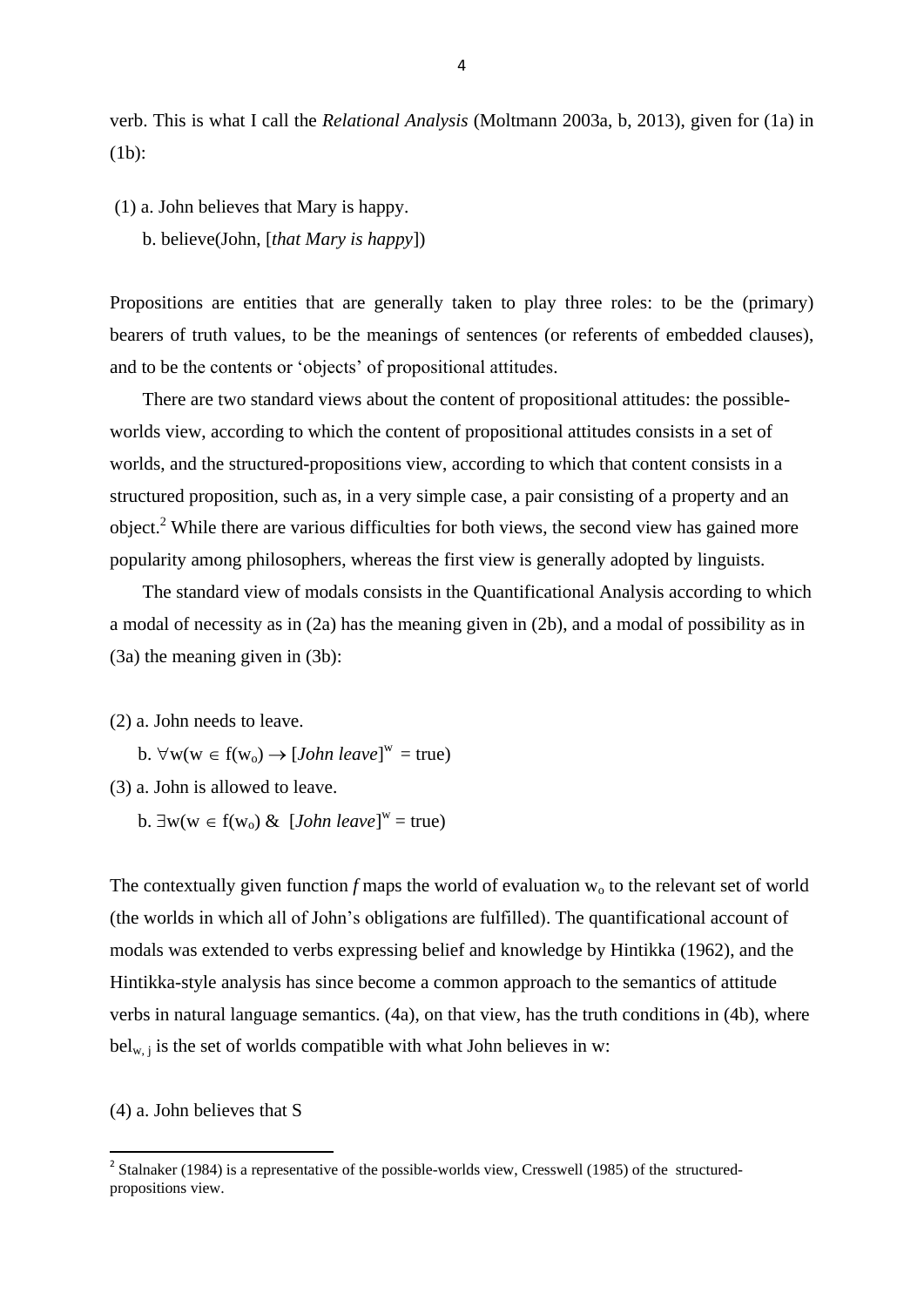b. 
$$
\forall w'(w' \in bel_{w,j} \rightarrow [S]^w = true)
$$

(4b) can be reformulated straightforwardly in terms of the Relational Analysis as below, making use of a proposition *p* (the set of worlds in which the sentence *S* is true) as an argument of the attitude verb:

(5) believe(**J**, **p**) iff 
$$
\forall w'(w' \in bel_{w,j} \rightarrow w' \in p)
$$
.

**.** 

The modal analysis of attitude verbs has generally has been applied only to attitude verbs that are taken to involve universal quantification over worlds, such as belief and knowledge.<sup>3</sup> But there are also verbs expressing mental attitudes that are correlates of modals of possibility and would involve not universal, but existential quantification over worlds, for example *suppose* and *hypothesize* as well as certain uses of *think* (thinking in the sense of taking a possibility into consideration) and hope. This is supported by the observation that such verbs support as modal of corncord (or'harmonic modal') *may* or *might*, rather than *must*, as will be discussed in Section 11.2. There are obvious examples among speech act predicates as well, those describing acts of giving permission, acts of inviting, or acts offering: permissions, invitations, and offers are attitudinal objects associated with possibility, not necessity.

#### **2. The attraction of the possible-worlds view of modals and propositional attitudes**

The possible-worlds account of content is most plausible for implicit attitudes, such as implicit beliefs, including those of animals and small children, which can hardly involve any form of structured mental representation. In fact, it has been argued that such attitudes are ascribed on the basis of how an agent would act in counterfactual circumstances (possible worlds) (Stalnaker 1984). For implicit attitudes only the agent's dispositions regarding particular circumstances matter, not the structure of a mental representation. The possibleworlds account of content is much less plausible for other attitudes, though, such as occurrent thought, or generally mental or illocutionary acts, which involve a more finely grained content (Cresswell 1985).

<sup>&</sup>lt;sup>3</sup> Some attitude verbs have been considered imposing an ordering of preference along worlds such as *want*, wish, *be happy* (Heim 1992).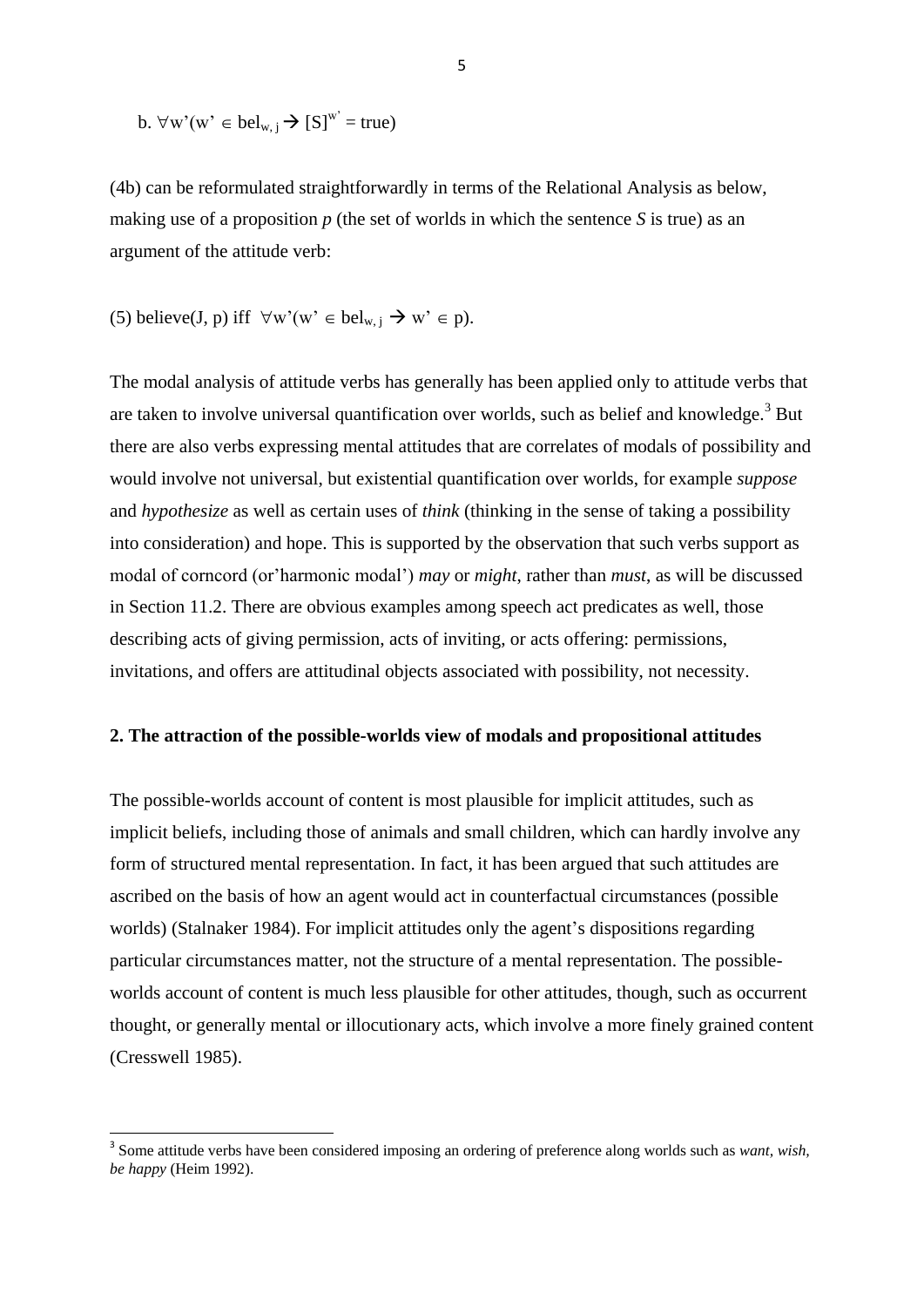Possible-worlds semantics, however, has been attractive to formal semanticists for other reasons. First, possible-worlds semantics, it appears, allows for a unified compositional semantics of the sentential units (clausal complements or subjects or prejacents) associated with both attitudinal and modal predicates. Sentential units on that view always stand for sets of possible worlds, which are obtained compositionally from possible-world-based meanings of subsentential expressions.

 Possible worlds have also played an important role for representing the common ground. The common ground is generally conceived as an unstructured content of what the interlocutors take for granted, as a set of worlds or context set. The common ground plays a central role in theories of presuppositions, in the so-called Satisfaction Theory of presupposition projection (Heim 1983). On the Satisfaction Theory, the presuppositions of a sentence *S* need to be true in the worlds of the common ground *C* (a set of worlds) in order for C to be updated with the proposition p expressed by S (a set of worlds) with *C* (which means intersecting p with C). Complex sentences such as conjunctions and conditionals involve complex conditions on updating. Updating a context set C with the utterance of a conjunction S & S' consist in first intersecting C with the proposition expressed by *S* and then intersecting the result with the proposition expressed by *S'*.

 In addition to the primary context set representing what is shared by the interlocutors, the common ground, various *secondary context sets* need to be distinguished, representing what the interlocutors take the content of a particular type of attitude of a particular agent to be. Thus, in a sequence *John believes that it is raining*. *He believes that it will stop soon*, the presupposition of *it will stop soon* needs to be true not in the worlds in the primary context set, but in the worlds compatible with what the interlocutors take to be John's beliefs. The latter make up just one secondary context. Another secondary context may represent John's fears, and yet another Bill's beliefs.

 Further additions to the context set (or the context sets) are needed to account for updating with questions as well as with imperatives and performatively used deontic modals, that is, modals that put a requirement in place, rather than describing it, as on one reading of (6) below: 4

(6) You must leave.

**.** 

 $4$  For more on the notion of a performative use of a modal see Portner (2007).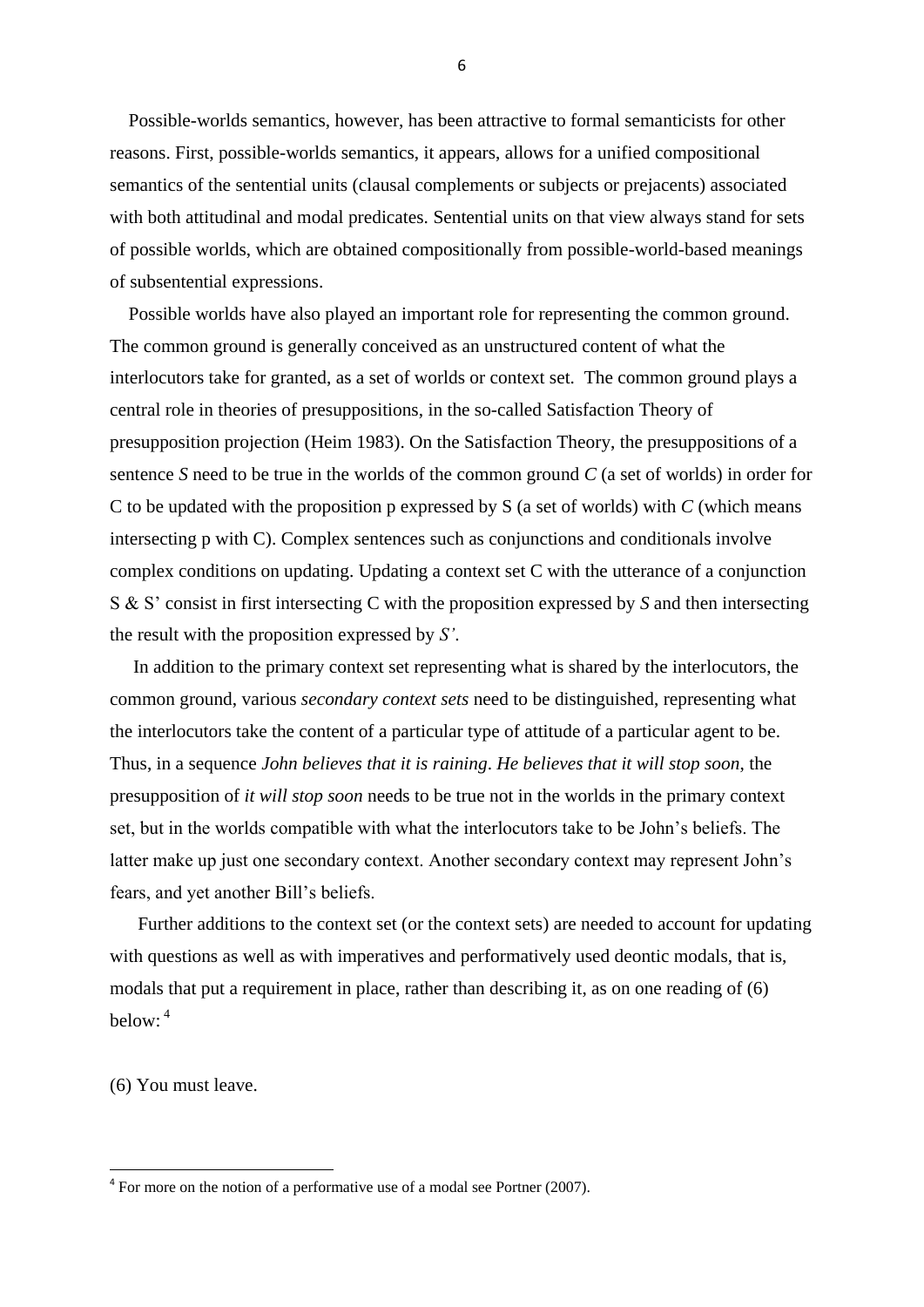Thus, Portner (2004) proposes to augment the common ground with a set of issues (sets of propositions) for updating with questions, as well as a *to do*-list (a set of properties or action types) for updating with imperatives and performatively used deontic modals (or several such lists, cf. Portner 20007).

 There are also particular connections among propositional attitudes and modals. I will focus on just two. One of them consists in that attitude or illocutionary act reports may permit particular inferences to modal sentences such as the inferences below:

(7) a. John asked Mary to leave.

Mary must leave.

 b. John offered Mary to use the house. Mary may use the house.

For (7a) to be felicitous, John must have the right authority to set up an obligation by issuing a request.

 Another connection between attitude reports and modals is certain occurrences of modals in embedded exhibiting modal concord, 'harmonic modals', as Kratzer (2016) calls them. Harmonic modals are occurrences of modals in the complement clause of an attitude verb that appear to resume the modal force associated with the reported attitude, rather than contributing to a modal content of that attitude:

(8) John insisted that Mary should leave.

The harmonic use of the modal *should* in (8) matches the subjunctive mood in (9a) and contrasts with the non-harmonic use of *must* in (9b):

(9) a. John insisted that Mary leave.

b. John reported that Mary must leave.

Again, possible-worlds semantics appears to be suited to capture this sort of connection between modals and propositional attitudes given that attitude verbs are basically treated as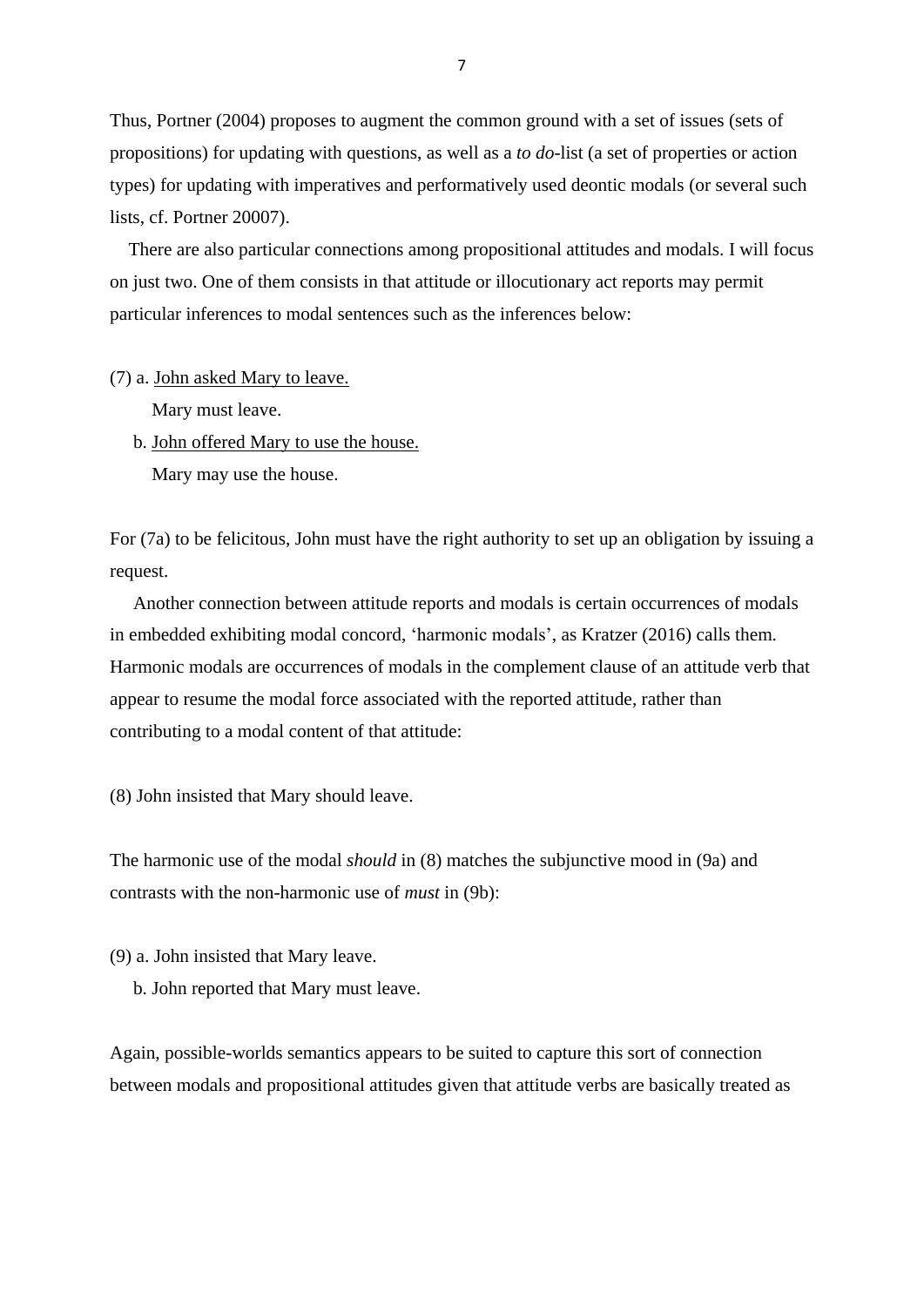modal operators ranging over worlds and thus may range over the same worlds as a modal (Section 5.2.). $<sup>5</sup>$ </sup>

#### **3. The structured-propositions view and verbs of saying**

Structured propositions have been proposed as an alternative to propositions as sets of worlds since they give a more fine-grained notion of content. A structured proposition is generally conceived of as an n-tuple consisting of meanings of elementary constituents. Thus, a simple type of structured proposition, as the meaning of the subject-predicate sentence *Mary is happy*, would be a pair consisting of a property (the property of being happy) and an object (Mary). With structured propositions as their meanings, two sentences that are logically equivalent, but involve significantly different syntactic structures, are distinguished, as are sentences that about different objects or involve different properties. Though structured proposition appear more suited than sets of worlds for the content of propositional attitudes, structured propositions come with conceptual problems of their own, especially the problem of the unity of propositions: truth conditions for structured propositions need to be stipulated, and are not inherent in the nature of structured propositions as such (Jubien 2001, Moltmann 2003b, 2014, Soames 2010, Hanks 2011). Moreover, the structured-propositions view imposes a fineness of grain that is not generally considered needed for the semantics of modals and the semantics of various sorts of implicit attitudes, and sometimes even for explicit attitudes. For example, the order of disjuncts or of complements should not generally lead to a difference in the content of the reported attitude (John's belief that Mary gave Joe a book is not necessarily distinct from John's belief that Mary gave a book to Joe). Furthermore, if the objects of attitudes are construed as structured propositions, attitudes would lose their similarity to modals, which means that connections between attitudes and modals would be harder to account for.

 Yet, it appears that for certain sorts of attitude reports a highly fine-grained, structured notion of content is unavoidable, namely those with verbs of saying.<sup>6</sup> The sensitivity of verbs of saying to the syntactic structure and perhaps even choice of words in their complement can be enforced by the use of *literally*:

<sup>&</sup>lt;sup>5</sup> There are other sorts of connections between attitude reports and modals that have been discussed in the literature, for example the interpretation of epistemic modals in complement clauses of attitude reports (Pranav/Hacquard 2013).

<sup>6</sup> Verbs of saying arguably include *think* when describing occurrent tought (Moltmann 2017b).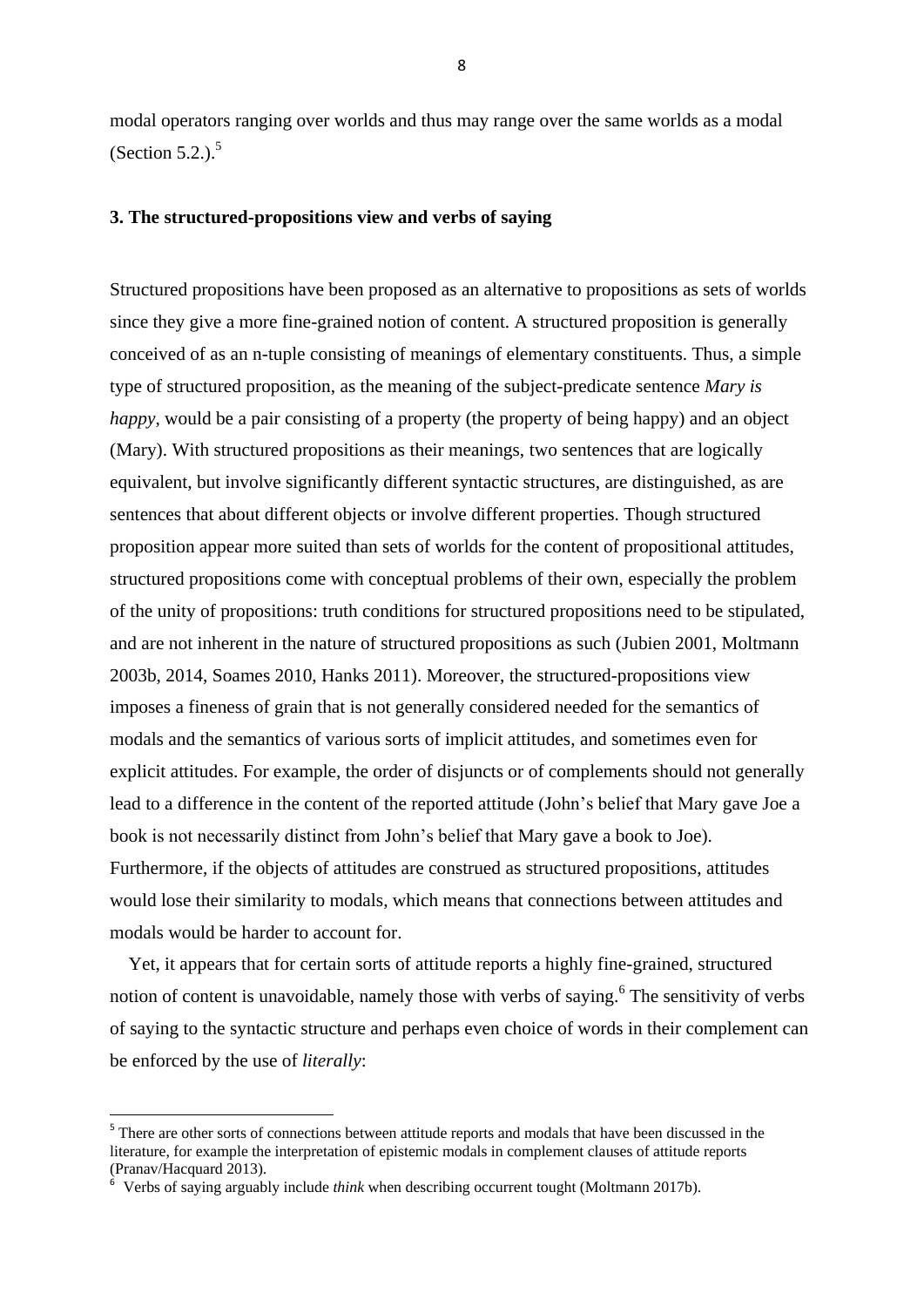(10) John literally said that Sue was greeted by Mary.

However, if for verbs of saying, the particular choice of words as well as the syntactic structure of the complement clause may matter, this may not so much motivate a particular conception of sentence meaning as such (structure propositions as opposed to sets of worlds). Rather may motivate a view according to which the complement of verbs of saying contributes differently to the characterization of the reported attitude than the complement of other attitude verbs, namely by specifying the structure of the product of a locutionary act, rather than just providing a propositional content (or the truth or satisfaction conditions of the reported attitudinal object) (Moltmann 2017b). In what follows, therefore I will set aside verbs of saying, as they arguably involve a rather different overall semantics than other attitude verbs.

#### **4. Truthmaker semantics**

Truthmaker semantics, as recently developed by Fine (2012, 2014, 2017a, b, c, 2018a, b), gives a notion of content that is more fine-grained than that of possible-worlds semantics, but yet not as fine-grained as that of the structured-propositions view. In particular, content is not taken to reflect syntactic structure in the way structured propositions do. The following is a very brief outline of Fine's truthmaker semantics, which should suffice for the present purposes.

 Truthmaker semantics is based on situations and actions (rather than entire worlds), as well as on the relation of exact truthmaking or satisfaction holding between situations or actions and sentences. A situation or action *s* stands in the relation ╟ of exact truthmaking (or exact satisfaction) to a sentence S just in case s is wholly relevant for the truth (or satisfaction) of *S*. This means that s should not include anything that fails to bear on the truth (or satisfaction) of S. The use of the notion of exact truthmaking distinguishes truthmaker semantics from older situation-based semantics approaches such as that of Barwise / Perry (1983) and Kratzer (2014), which are based on inexact truthmaking or verification. Inexact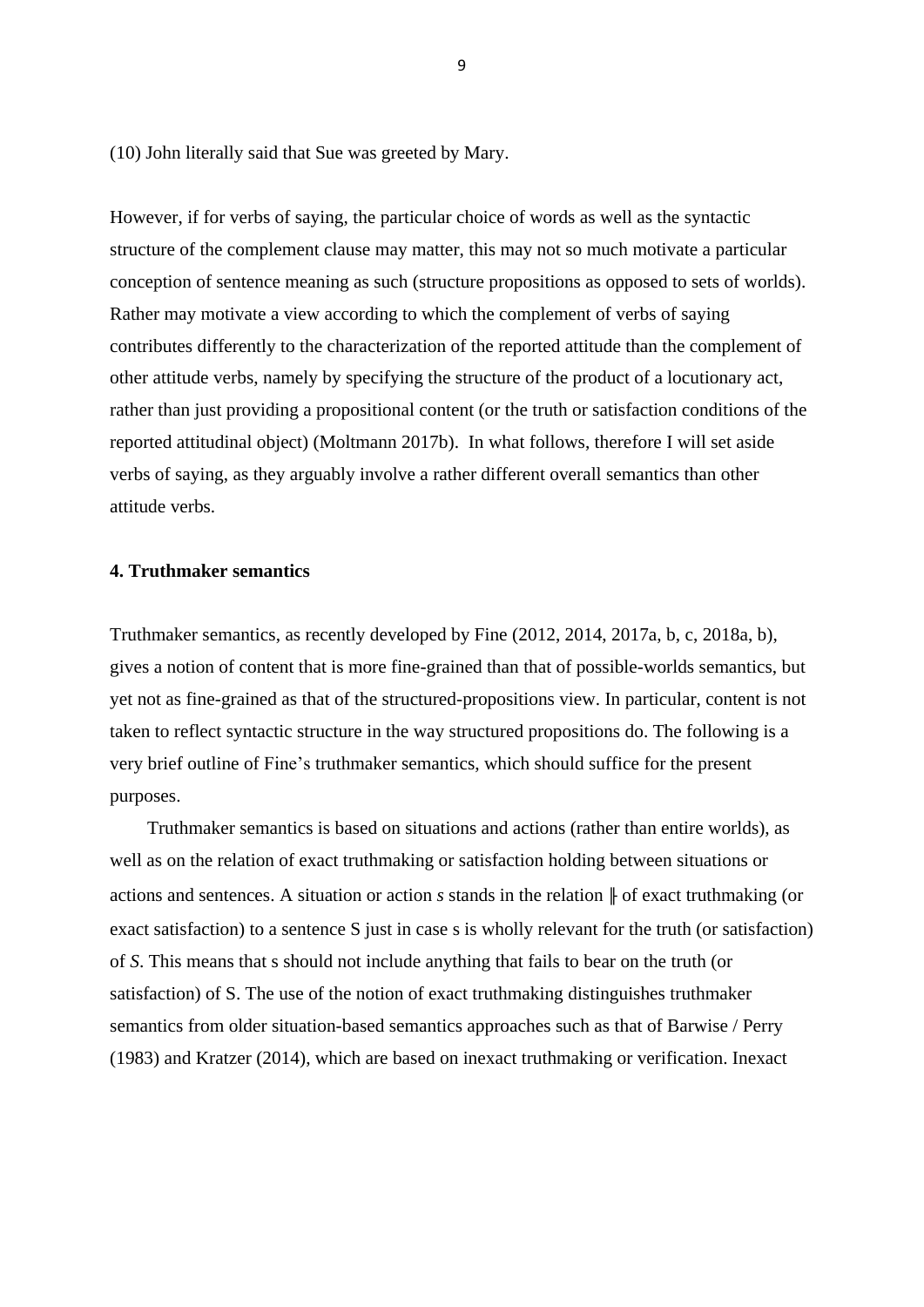truthmaking is defended in Fine  $(2017a)$ .<sup>7</sup> A situation or action s is an falsifier (or violator) of a sentence S just in case S is whole relevant for the falsity (or violation) of S.

 Situations are taken to be parts of worlds, and no further assumptions are made regarding their ontology beyond the roles they play within truthmaker semantics. Actions are a specific kind of situation, those that may comply with or violate imperative sentences, rather than making them true. The domain of situations divides into actual, possible as well as impossible situations. Actual situations are part of the actual world; impossible situations are part of impossible worlds and would be truthmakers of contradictory sentences. The domain of situations is ordered by a part-whole relation < (a partial order) and is closed under fusion. Formally it forms a complete lattice.

The truthmaking / satisfaction relation  $\|$  applies to both declarative and imperative sentences: declarative sentences are made true by situations that are their exact truthmakers, imperatives are complied with by actions that are their exact satisfiers. The following standard conditions on the truthmaking of sentences with conjunctions, disjunctions, and existential quantification then hold, where  $\oplus$  is the operation of fusion:

- (11) a. s  $\parallel$  S *and* S' iff for some s' and s'', s = s'  $\oplus$  s'' and s'  $\parallel$  S and s''  $\parallel$  S'.
	- b. s  $\parallel$  S *or* S' iff s  $\parallel$  S or s  $\parallel$  S'

c. For a sentence S, s  $\parallel \exists x \in S$  iff s  $\parallel S[x/d]$  for some individual d.

Truthmaker semantics assigns to sentences not only truthmakers or satisfiers, but also falsifiers or violators. Making use of the relation of (exact) falsification or violation allows a straightforward formulation of the truthmaking conditions of negative sentences: a truthmaker for  $-S$  is a falsifier for S. With  $\parallel$  as the relation of (exact) falsification or violation, the condition on negation is given below:

 $(12)$  s  $\parallel$  *not* S iff s  $\parallel$  S

1

Also complex sentences are assigned both verification and falsification conditions. For

<sup>&</sup>lt;sup>7</sup> The relation of exact truth making to the notion of used in Barwise/Perry (1983) and Kratzer (2014) is discussed in detail in Fine (2017).

<sup>&</sup>lt;sup>8</sup> The truthmaking condition for sentences with universal quantification and conditionals are less obvious and would require a lot more exposition.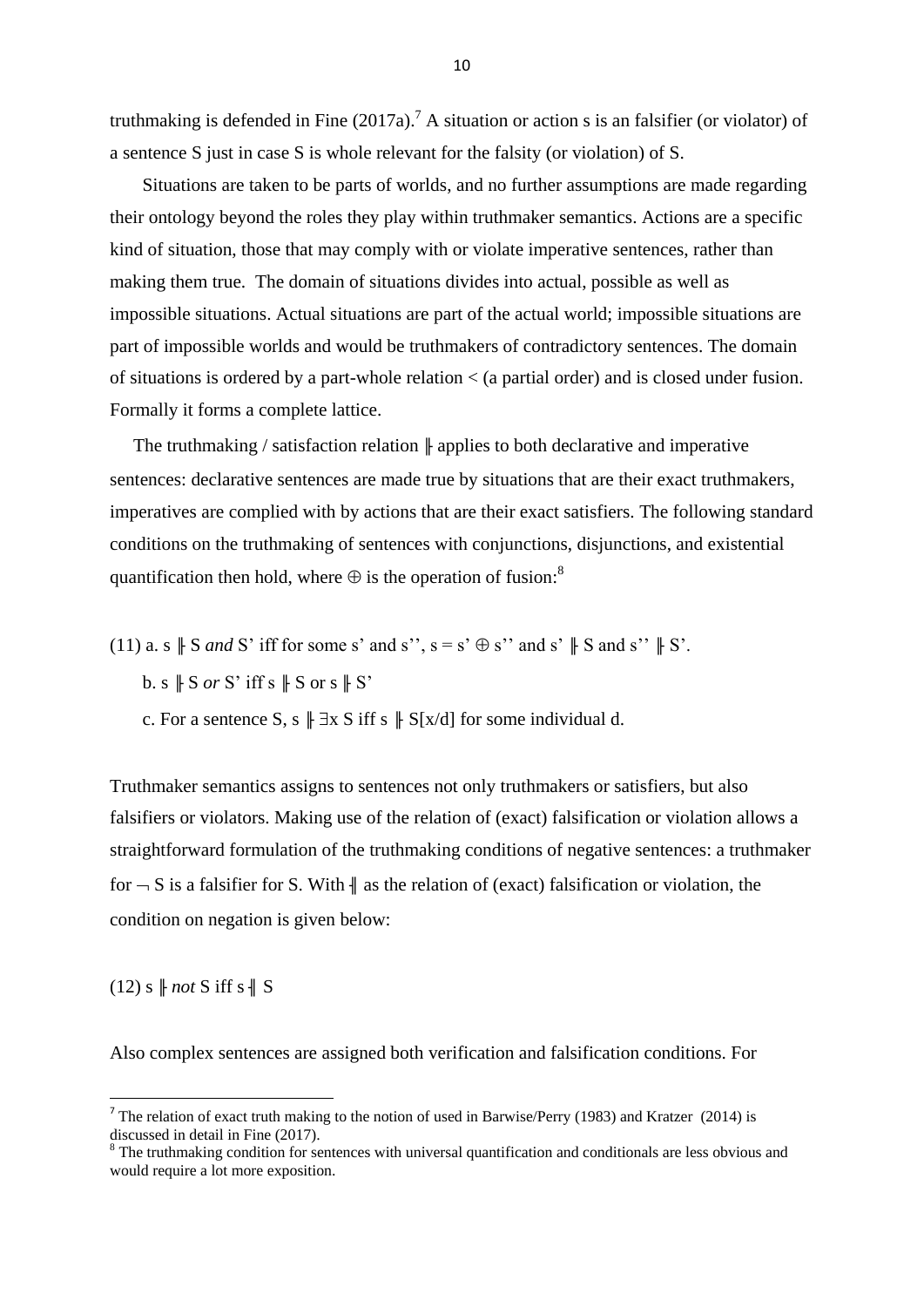conjunctions and disjunctions, the falsification conditions are those below:

(13) a. s 
$$
\parallel
$$
 S and S' iff s  $\parallel$  S or s  $\parallel$  S'  
b. s  $\parallel$  S or S' iff for some s' and s'', s = s'  $\oplus$  s'' and s'  $\parallel$  S and s''  $\parallel$  S'

A sentence *S* then has as its meaning a pair  $\langle pos(s), neg(S) \rangle$  consisting of a *positive denotation*, the set *pos(S)* of verifiers of *S*, and a *negative denotation*, the set *neg(S)* of falsifiers of *S*.

 In truthmaker semantics, logically equivalent sentences will have different semantic values whenever they are about different things. Truthmaker semantics provides a straightforward account of the notion of subject matter of a sentence, namely as the fusion o its truthmakers or satisfiers. In truthmaker semantics, the contents of sentences thus are considerably more finegrained than in possible-worlds semantics, which does not provide a reasonable notion of subject matter if sentence meanings are just taken to be sets of worlds (Yablo 2015). Truthmaker semantics, moreover, provides a straightforward account of the notion of partial content (Yablo 2015, Fine 2017a):

(14) For sets of situations or actions A and B, B is a *partial content* of A iff every satisfier of A contains a satisfier of B and every satisfier of B is contained in a satisfier of A.

The notion of partial content is extremely well-reflected in the way we talk about content, including the contents of modal and attitudinal objects: *part of the content of this sentence, part of John's belief, part of John's obligation* all stand for a partial content (of a belief, a sentence and a modal object). It is also reflected in the adverb partly when modifying attitude verbs (Section 9). Given the notion of partial content, that it is cold is part of John's belief that it is raining and it is cold (since every situation in which it is just cold is part of a situation in which it is raining and it is cold, and every situation in which it is cold and it is raining has a situation as part in which it is just cold). However, that two is greater than one is not a part of that belief, unlike on a possible-worlds account of inference. Moreover, unlike on a possibleworlds account, that two is greater than one or it is cold need not be part John's belief that it is cold given (14).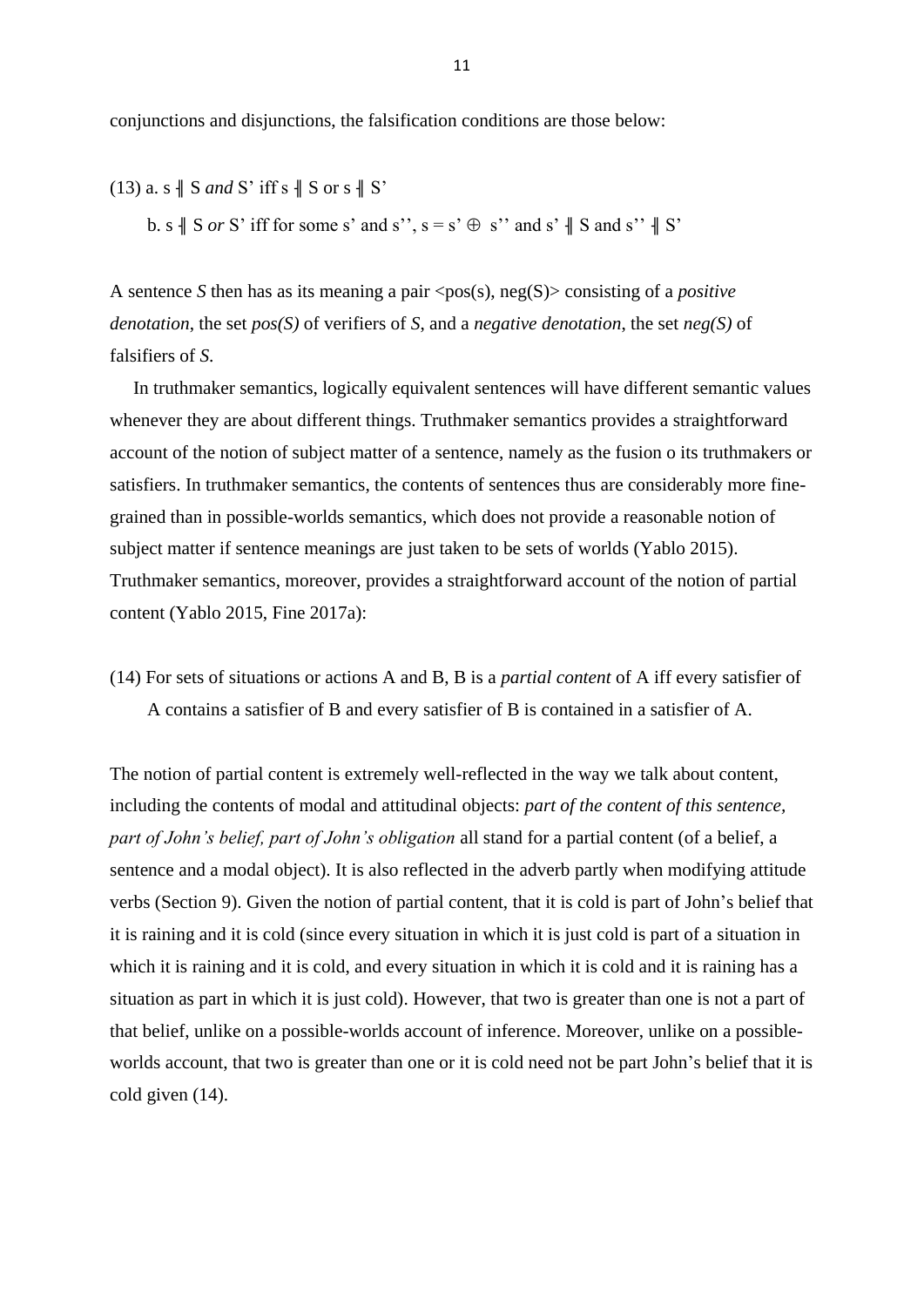Truthmaker semantics as developed by Fine assigns content only to sentences and has not been developed so as to allow for an application to attitude reports and modals in general.<sup>9</sup> An obvious way in which one might try to apply truthmaker semantics to attitude reports would be to take the truth-maker-based meanings of sentences to be the arguments of the attitudinal relation. This means (15a) would have the logical form in (15b):

(15) a. John believes that S.

b. believe(John,  $<$ pos(S), neg(S)>)

However, there are reasons why such an analysis would be unsatisfactory. One reason is that it could hardly be used to account for the connections between modals and attitude reports that this paper will discuss. Another reason is that (15b) would fall under the Relational Analysis of attitude reports, which is associated with a range of philosophical and linguistic difficulties, as will be discussed in the next section.

# **5. Problems for the Relational Analysis of attitude reports and the importance of modal and attitudinal objects**

The Relational Analysis, on which attitude verbs take propositions as arguments, is compatible with a more or less fine-grained notions of content: a proposition may be construed as a set of worlds or as a structured propositions of some sort. There are a range of philosophical and linguistic difficulties, however, for the Relational Analysis.<sup>10</sup> I will just mention them briefly, since they are elaborated elsewhere in the literature and my own previous work.

[1] The Relational Analysis fails to make a distinction (going back to Brentano) between the content and the object of an attitude, treating propositions as things agents have attitudes to, rather than as the contents of attitudes that agents engage in.

[2] Abstract propositions raise a number of conceptual problems, which have been a major issue contemporary philosophy of language. They include the problem of the graspability of propositions, the problem of the unity of the proposition, and the problem of how propositions

<sup>&</sup>lt;sup>99</sup> Fine (2018 a, b) applies truthmaker semantics to deontic modality, focusing on logical, rather than linguistic aspects.

 $10$  See Moltmann (2003b, 2013 chap. 4, 2014) and reference therein.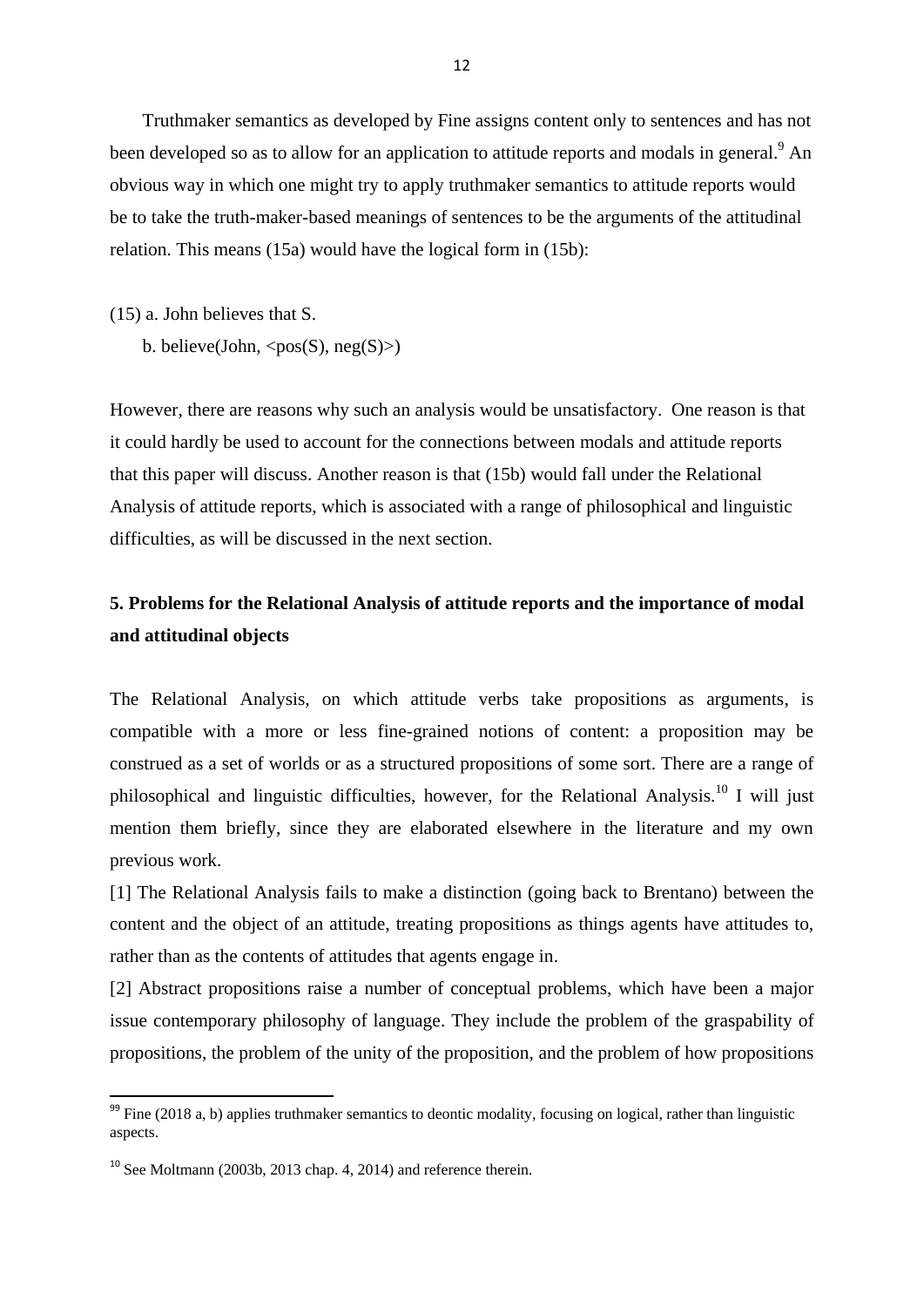as abstract objects can be true or false (Jublien 2001, Soames 2010, Hanks 2015, Moltmann 2003b, 2014, 2017a).

[3] The Relational Analysis has difficulty accounting for the Substitution Problem, the problem of the unacceptability of (16b) as an inference from (16a), and the Objectivization Effect, the difference in the understanding between (17a) and (17b) (Moltmann 2003b, 2013):

(16) a. John assumed that S.

b. ?? John assumed the proposition that S.

(17) a. John fears that S.

b. John fears the proposition that S.

[4] The Relational Analysis has difficulties accounting for the semantics of nominal constructions, where the *that*-clause does not syntactically or semantically appear to act as an argument (Moulton 2015):

(18) John's request that S

1

Semantically, the *that*-clause in (18) seems to stand for what the entire NP stands for (a request), rather than providing an object entering a thematic relation to the noun *request*. Yet, the clausal complement would stand for a proposition and a proposition is not the same thing as a request. For example, a request can be fulfilled or ignored, but a proposition cannot (at least not in the same sense) (See Section  $5.3$ .).<sup>11</sup>

[5] The Relational Analysis does not get the semantics of what I call *special quantifiers* right (Moltmann 2003a, b, 2013). Special quantifiers (and pronouns), which include *something, everything*, *that,* and *what,* can take the position of clausal complements of attitude verbs. In that position, given the Relational Analysis, they should stand for propositions, but in fact they can only stand for attitudinal objects or kinds of them (Moltmann 2003a, b, 2013, 2014, 2017a, to appear).

#### **6. The ontology of modal and attitudinal objects**

<sup>&</sup>lt;sup>11</sup> The syntactic status of clausal complements of nouns is not obvious. In fact, there is a significant syntactic controversy surrounding it. Some researchers assimilate them to relative clauses (Arseneviç 2009, Moulton 2015, Kayne 2010). Others have argued against such assimilation (de Cuba 2017). The present view that clauses semantically act as predicates would go along well with either view, as long as it permits them to be in some way interpreted as properties.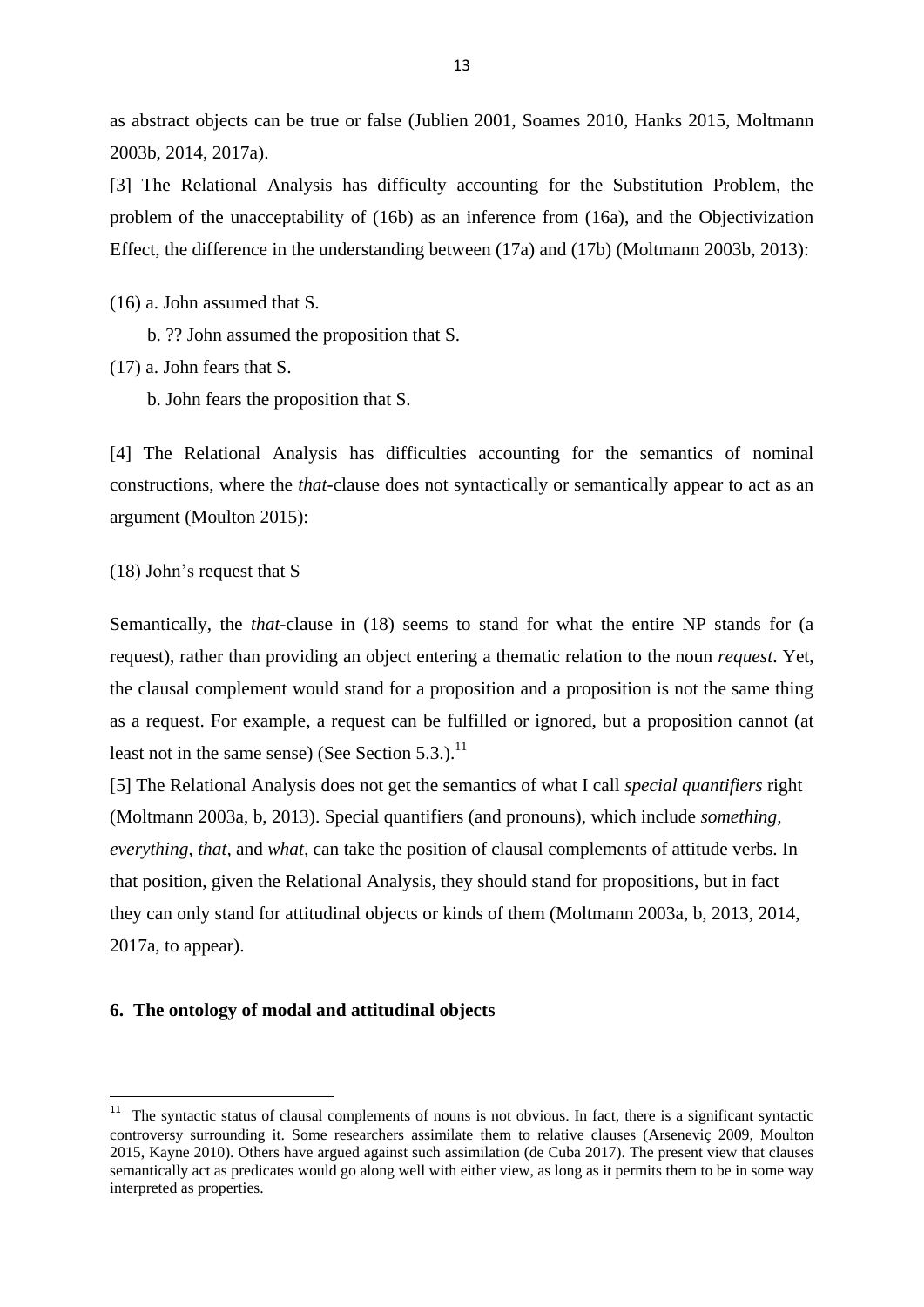Object-based truthmaker semantics pursues an alternative to the propositions-based Relational Analysis of attitude reports as well as to the Quantificational Analysis of modal sentences. Besides the use of truthmaker semantics, its most important feature is a novel ontology of attitudinal and modal objects

 Attitudinal and modal objects are part of the ontology implicit in natural language: they are referents of definite NPs whose heads are nominalizations of attitude verbs or modals (*John's belief that* S, *Mary's claim that* S, *John's obligation to* VP), and they act as semantic values of special quantifiers and pronouns and as implicit arguments of predicates. The characteristic properties of attitudinal and modal objects are reflected in the semantics of those constructions, but also in various general intuitions we have about them.

 Kinds of attitudinal and modal objects also play an important role. They act as referents of NPs of the sort *the belief that* S, *the claim that* S, *the obligation to do* X as well as semantic values of special quantifiers and pronouns. Two particular attitudinal objects (of the same sort) belong to the same kind just in case they are exactly or closely similar ('are the same'), which means they are the same in content. If John's belief is the same as Mary's belief, John and Mary share a belief, and if John's claim is the same as Mary's, they made the same claim. Sharing a content thus means engaging either in attitudinal objects that are closely similar or in the same kind of attitudinal object.

 Attitudinal objects are distinct from the more familiar ontological categories of actions and states. Attitudinal objects share characteristic properties that jointly distinguish them from actions (and states) and propositions. Moreover, they display properties that could hold neither of actions (and states) nor of propositions (which I will turn to shortly). Attitudinal objects divide into *act-related attitudinal objects,* which include judgments, decisions, claims, requests, promises, and *state-related attitudinal objects* such as beliefs, intentions, desires, and fears. Some attitudinal objects are products of acts in the sense of Twardowski's (1911) distinction between actions and products, that is, abstract artifacts in the sense of Thomasson's (1999) sense, meaning they lack a material or physical realization (Moltmann 2014, 2017a). Thus, a claim is the (illocutionary) product of an act of claiming, a promise the (illocutionary) product of an act of promising, and a judgment the (cognitive) product of an act of judging. Attitudinal objects that are products of acts need not last longer than the act that produced them (Section 5.1.).

 Modal objects may be products of illocutionary acts, but need not be. Strong permissions are generally the products of illocutionary acts, but not so for weak permissions (Section 7.4.). Modal objects share the characteristic properties of attitudinal objects and are sharply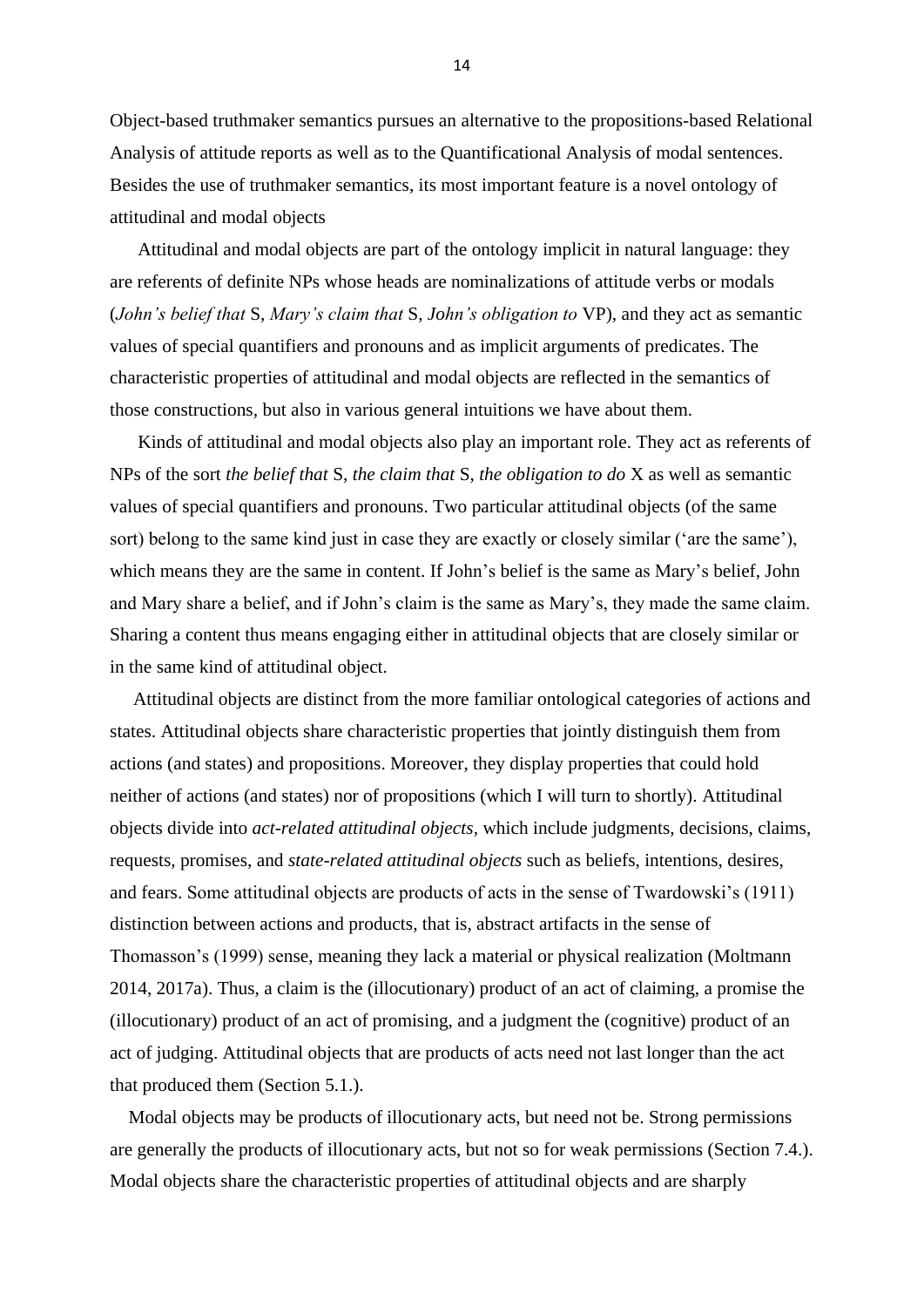distinguished from states. But they can last longer than the act that produced them, and in fact they need not have come into existence at a particular point in time in the first place.

#### **6.1. Properties of concreteness**

Attitudinal objects are concrete content bearers and as such play a central role in our mental life as well as in communication. Their characteristic properties thus divide into properties of concreteness and content-related properties. Here are some of their properties of concreteness.

 First of all, attitudinal objects are involved in various forms of content-based causation. Causal predicates naturally apply to attitudinal objects and then convey content-based causation but not so when they apply to the corresponding actions (Moltmann 2013a 2014, 2017a). Thus, *Mary's claim caused excitement* implies that the excitement was due to the content of Mary's claim, but not so for *Mary's speech act caused excitement*. Mary's request may cause anxiety in virtue of its content, but not so for Mary's act of requesting. Propositions as abstract objects, on the standard understanding, cannot play causal roles. In addition, some attitudinal objects can be objects of perception, for example remarks and claims, which can be heard.

 Attitudinal objects also act as the targets of content-related memory. We remember thoughts, beliefs, decisions and intentions, rather than propositions. We may also remember facts, which are not attitudinal objects. However, facts may be conceived as modal objects (Section 9), which, though less concrete than attitudinal objects, are entities of the very same sort.

 Attitudinal objects have other properties of concreteness. Attitudinal objects generally having a limited life span. Mary's belief that S comes into existence only once Mary believes that S and ceases to exist once Mary no longer believes that S. Twardowski (1911) took products to share their lifespan with the acts that produced them. However, this does not seem correct for products such as claims and promises, which have a modal character that permits them to last beyond the illocutionary act that produced them. Modal objects generally endure past the act that may have created them, for example permissions and obligations that result from particular illocutionary acts. But modal objects need not have been created in the first place (for example deontic modal objects that represent universal ethical laws).

#### **6.2. Content-related properties**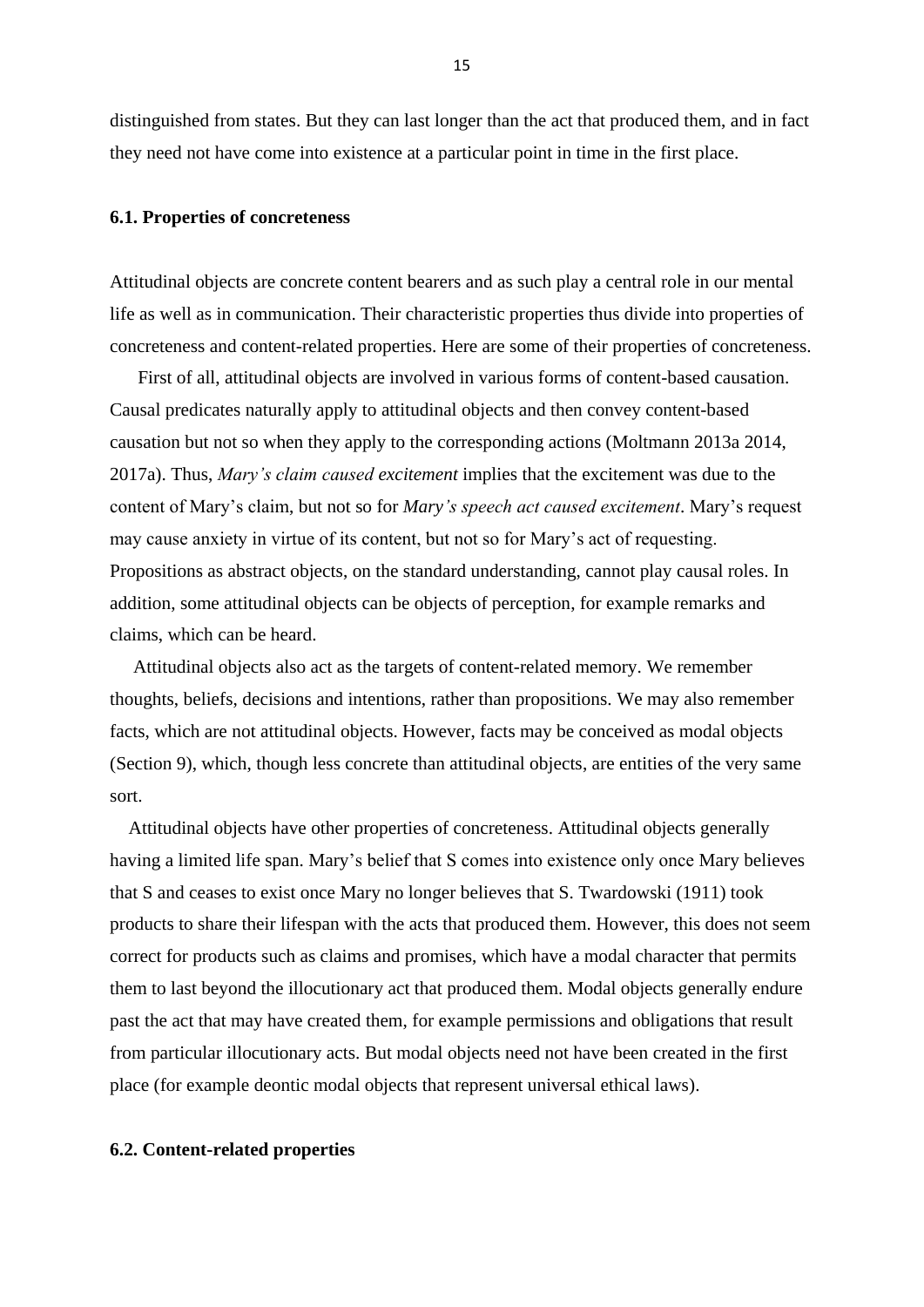Modal and attitudinal objects have three characteristic content-related types of properties, none of which pertain to states and actions.

#### [1] Truth or satisfaction conditions

Attitudinal objects such as claims, judgments, and beliefs have truth conditions, but not so for their correlated states or actions. John's claim or judgment may be true or false, as may be John's belief. But a speech act cannot intuitively be true or false, and neither can an act of judging. Also a mental state described as such (a belief state) cannot intuitively be true or false. Other attitudinal objects do not have truth conditions, but rather satisfaction conditions and thus can be satisfied, fulfilled, implemented, or realized. This also holds for modal objects: obligations and needs can be fulfilled or satisfied, permissions and offers taken up. [2] Similarity relations based on sameness of content

Attitudinal objects that are of the same sort (involving the same kind of physical realization and force) enter similarity relations (conveyed by *is the same as*) just on the basis of a shared content. Thus, *John's thought is the same as Mary's* is true just in case their thoughts share their content. *Is the same as* does not apply in that way to actions: for two actions to be the same they need to share features of their performance; sameness of content will not be enough. For *John's thinking is the same as Mary's* to be true, sharing of content is not enough, rather their way of thinking need to be similar. Also attitudinal objects enter similarity relations just on the basis of shared types of satisfaction conditions: *John's obligation is the same s Mary's* is true just in case the obligations are satisfied and violated by the same types of actions.

#### [3] Part structure strictly based on partial content

This property is best reflected in the way *part of* is understood when applying to a modal or attitudinal object (Moltmann 2013, Chap. 4, 2014, 2017a). *Part of John's need* can pick out only a partial content, not the temporal part of a state. 'Part of John's decision' cannot be 'part of the action of deciding', the temporal part of an action. 'Part of John's claim' cannot be 'part of the speech act of claiming'. Similarly, 'part of John's belief' and 'part of John's hope' can only be partial contents, not what is normally considered the parts of a state (temporal parts).

 It is remarkable that even physically realized attitudinal objects (e.g. claims) fail to have a physical part structure. They differ in that respect from physically realized artifacts like books or letters, which have content-based and material part structures. Given standard ontological assumptions, the lack of a physical and a temporal part structure of attitudinal objects is a serious puzzle. However, it appears that there are various types of physical objects that are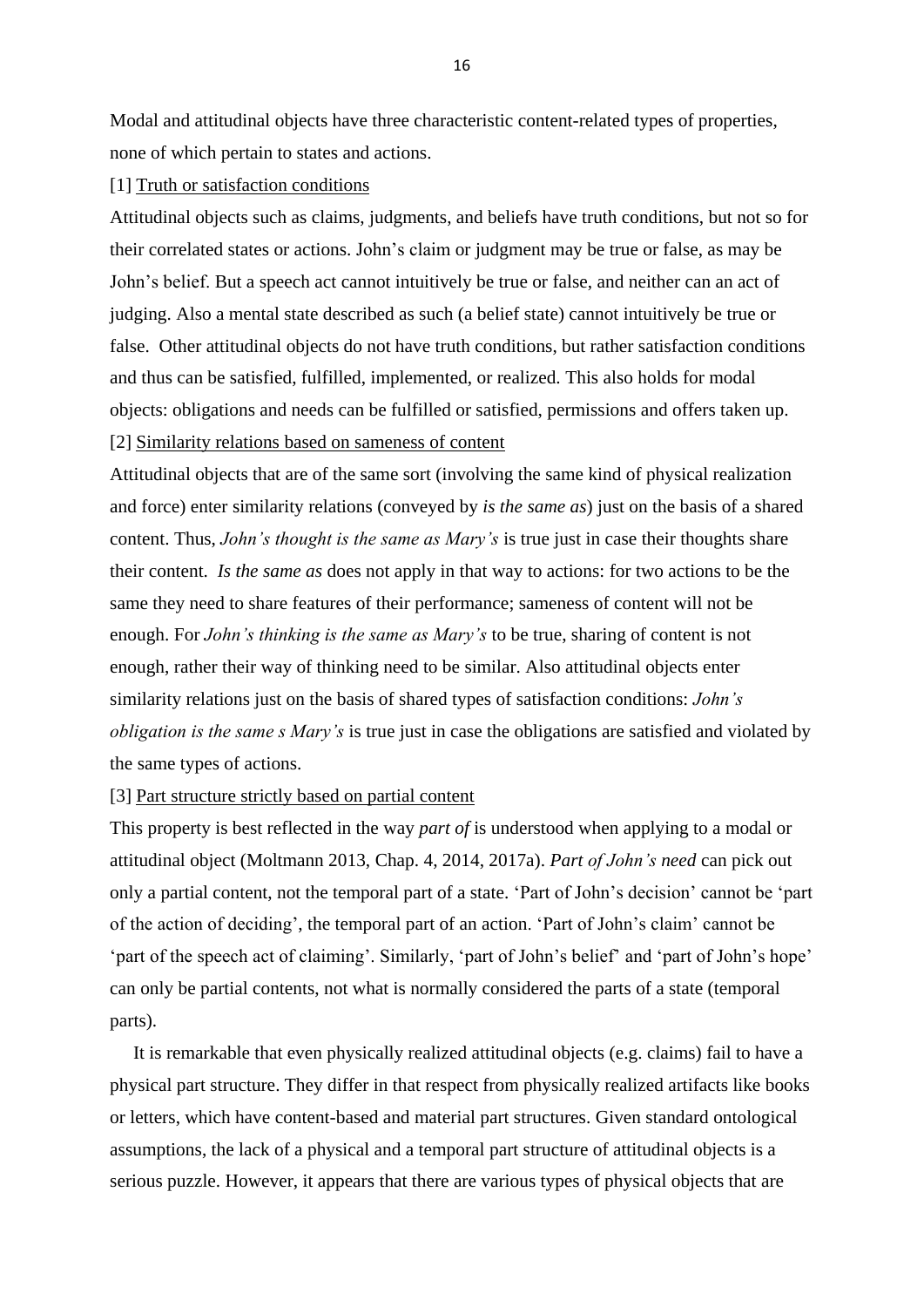attributively limited, in the sense of lacking expected property specifications. Thus, ontologically dependent objects such as wholes, folds, and tropes lack an object-independent spatial location (Moltmann 2019b). Moreover, as is more familiar, material objects have parts only in space, not in time (temporal stages), at least according to general and linguistically reflected intuitions. Attributive limitations are an issue in descriptive metaphysics that needs to be much further explored (Moltmann 2019b).

#### **6.3. Predicates of satisfaction**

Attitudinal and modal objects generally have truth conditions, or rather, more generally, satisfaction conditions. This is reflected in the great range of predicates of satisfaction that can apply to attitudinal and modal objects (*was satisfied, was fulfilled, was executed, was followed, was broken, was complied with*). The applicability of such predicates sharply distinguishes attitudinal and modal objects both from sentences, propositions and 'mental representations' and from actions. Four types of satisfaction predicates can be distinguished (Moltmann 2018b):

[1] Truth predicates: *true, correct*,

[2] Predicates of fulfillment and violation: *fulfill, satisfy, follow, violate*, and *ignore*

[3] Predicates of acceptance: *accept, take up*

[4] Predicates of realization: *realize, execute, implement*

The four classes of satisfaction predicates select different types of attitudinal objects. Truth predicates apply to attitudinal objects such as beliefs, claims, and judgments, but hardly to events and states:

(19) a. The claim / belief /judgment is true.

b. ??? The speech act / belief state / act of judging is true.

Truth predicates apply to attitudinal objects with a word-world direction of fit, to use Searle's (1969, 1983) term (Moltmann 2018b).

 Predicates of fulfilment and violation such as *satisfy, fulfil, follow, comply with*, *keep, break*, and *violate* apply to various attitudinal objects, such as requests, demands, and promises, as well as to modal objects of the sort of obligations and needs. These are attitudinal objects with a world-word/mind direction of fit in Searle's (1969, 1983) sense, associated with modal force of necessity (Moltmann 2018b). Predicates of fulfillment and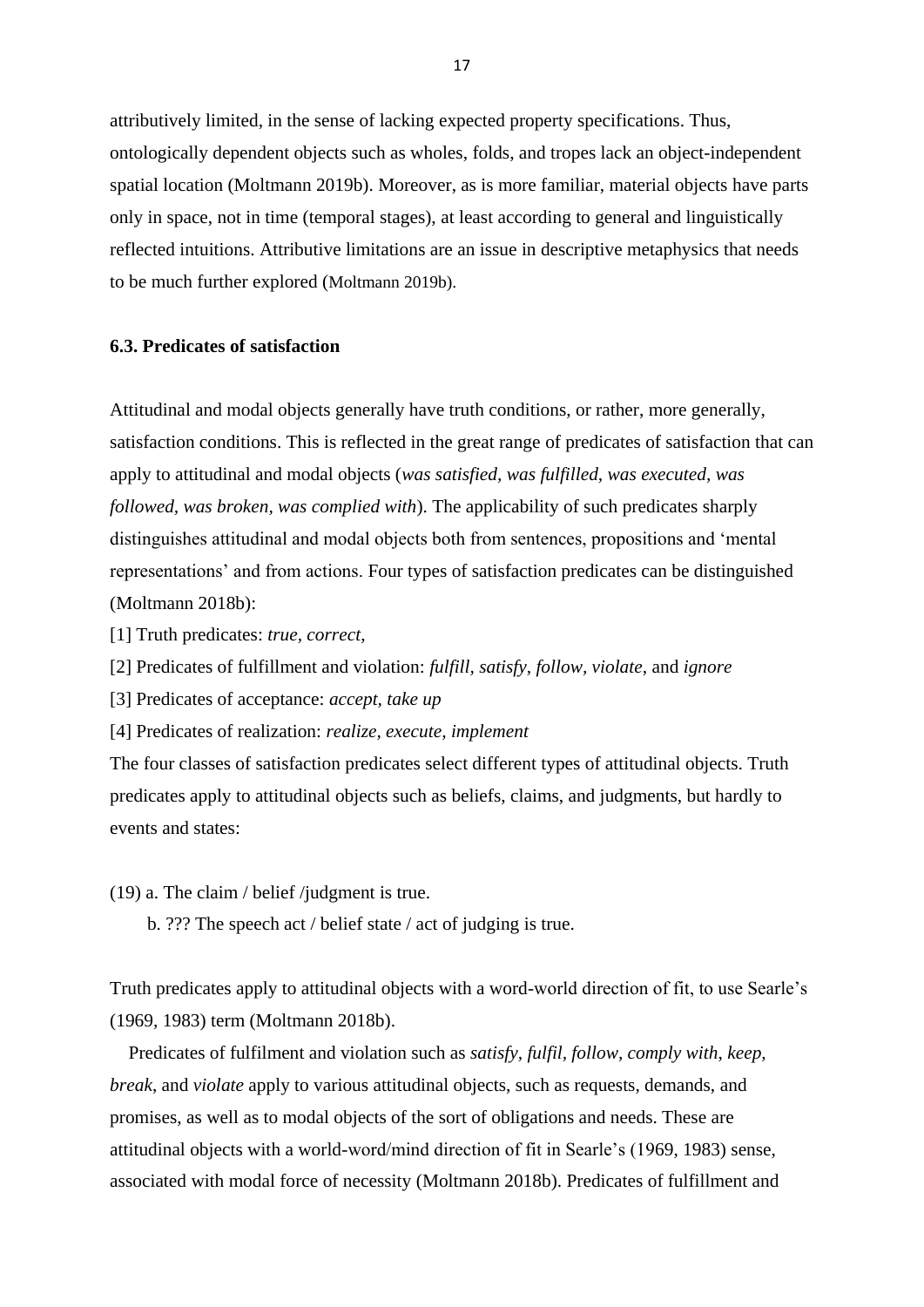violation apply neither to actions nor to propositions, as the predicates *keep* and *break* illustrate in a particularly striking way: $^{12}$ 

(20) a. John kept / broke his promise.

- b. ??? John kept / broke a proposition.
- c. ??? John kept / broke his promising / his act of promising.

Attitudinal objects associated with the modal force of possibility such as offers and invitations do not accept predicates of fulfilment, but rather go with predicates of acceptance, such as *take up* and *accept*.

 Attitudinal objects of the sort of intentions and decisions do not go with predicates of fulfilment, violation or acceptance, but rather predicates of realization such as *realize, implement,* or *execute*. Those predicates do not apply to the corresponding states: states of intending or acts of deciding cannot be realized or executed.

 Different types of satisfaction predicates thus select different types of modal and attitudinal objects. An account of that selection is given in Moltmann (2018b), based on truthmaker theory and a normative construal of the notion of a direction of fit

 Representational properties (satisfaction conditions) are characteristic of all attitudinal and modal objects, including those that do not result from acts, such as state-like attitudinal objects (intentions, beliefs, desires, fears), and light permissions or obligations. This means that the representational ability of modal and attitudinal objects should not be traced to the intentional act that may have created them. Rather it is better regarded as a primitive feature of mind-dependent entities (attitudinal objects).<sup>13</sup>

#### **7. Motivations for object-based truthmaker semantics**

There are a range of specific motivations for the use of modal and attitudinal objects in connection with truthmaker semantics. I will mention five of them.

<sup>&</sup>lt;sup>12</sup> The observation about satisfaction predicates not applying to nominalizations of illocutionary verbs was made by Ulrich (1979), who also argued for a third category of entities distinct from propositions and actions. Twardowski (1911) made the point with different sorts of attitudinal objects, arguing for products as distinct from actions.

<sup>&</sup>lt;sup>13</sup> In that respect, the theory of attitudinal objects differs from the act-based conceptions of propositions of Soames (2010) and Hanks (2015).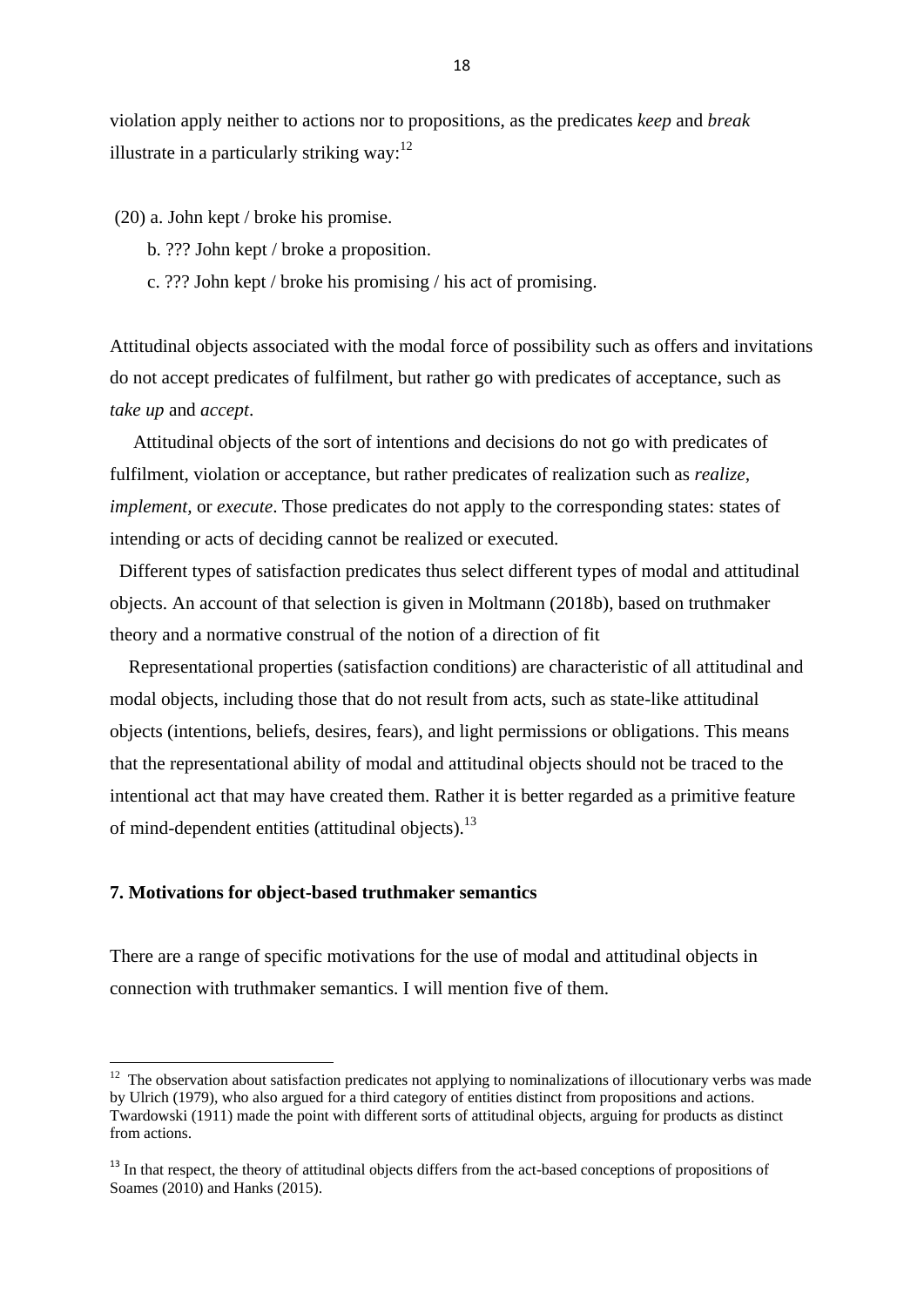#### **7.1. Avoiding propositions**

Object-based truthmaker semantics allows dispending with abstract propositions and thus avoids the sorts of problems associated with them (Section 3). On the present view, sentences embedded under attitude verbs act as predicates of attitudinal objects specifying their satisfaction conditions. Propositions then longer play a role as entities, as referents of *that*clauses and as arguments of attitudinal relations. They play a role only in the sense of being propositional contents of sentences, that is, as truthmaker-based meanings.

#### **7.2. Extending truthmaker semantics to the mental**

Object-based truthmaker semantics gives a semantics of mental objects as well. By applying to attitudinal objects, object-based truthmaker semantics allows linking truthmaker semantics to the intentionality of the mind. Truthmaker semantics is particularly suited for attitudinal objects such as intentions and decisions, which come with inherent satisfaction or realization conditions and are satisfied or realized not by worlds or world states, but rather by actions.<sup>14</sup>

#### **7.3. The dependency of truthmakers on particular attitudinal objects**

Object-based truthmaker semantics accounts for the fact that it may depend on the particular attitudinal or modal object what the satisfiers in question are. Thus, Searle (1983) has pointed out that intentions and requests do not jut take actions as satisfiers, but rather actions 'by way of' realizing or fulfilling the intention or request, that is, actions with a particular gloss that makes reference to the intention or request itself. To use Searle's example, doing something that accidentally kills my neighbor is not an action that fulfills my intention to kill my neighbor, rather only an action with the intention of doing so is. Other attitudinal or modal objects (hopes, beliefs, or epistemic modal objects) do not require their satisfiers or truth makers to be of that sort.

#### **7.4. The distinction between strong and weak permission**

**.** 

<sup>&</sup>lt;sup>14</sup> In fact, a rudimentary truthmaker semantics for mental states and products has been put forward by Searle (1983), for whom intentions and decisions (which come with a world-word/mind direction of fit) have actions as satisfiers, and beliefs, judgments, desires etc. have states of affairs as truthmakers or satisfiers.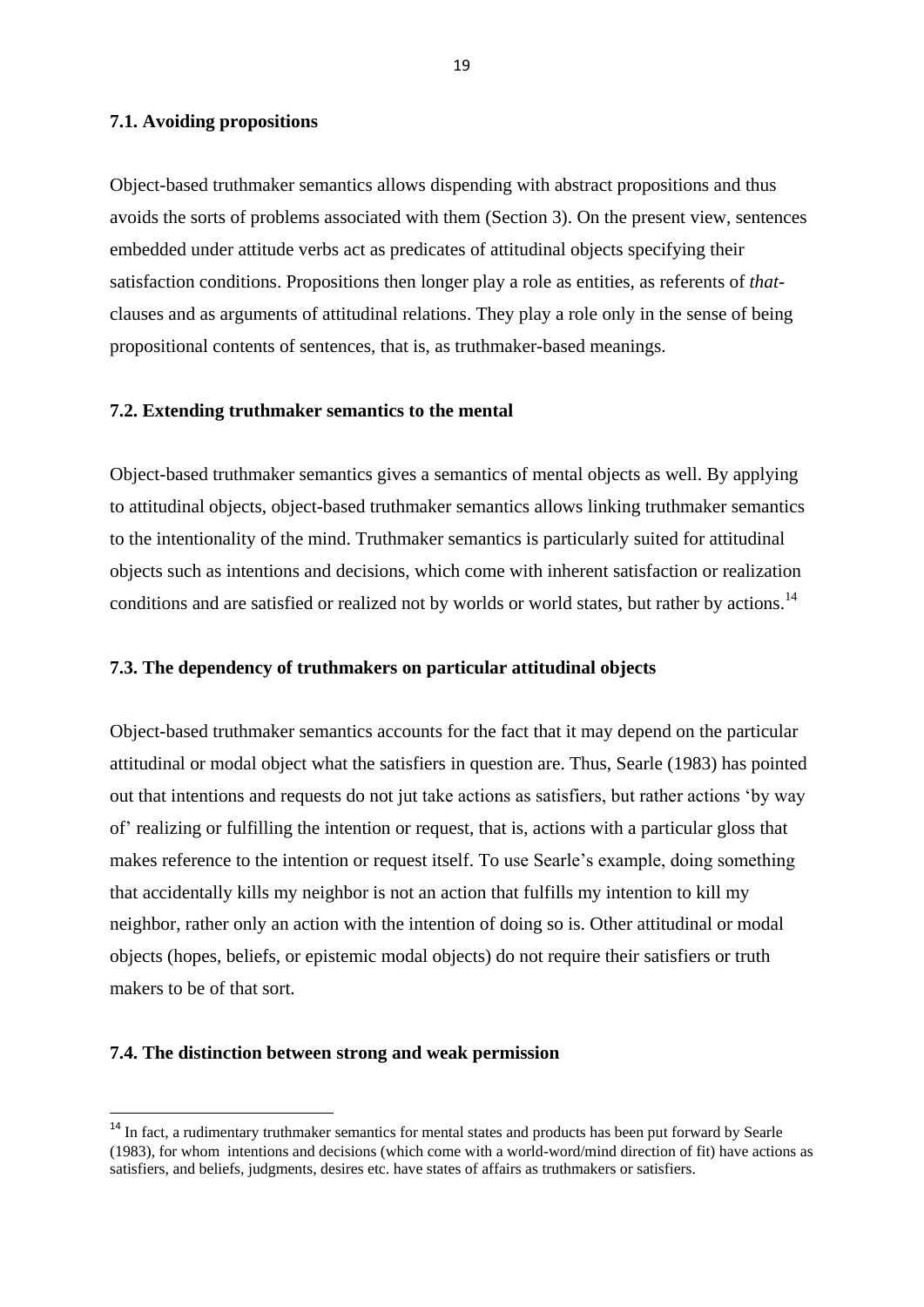The distinction between strong and weak permissions shows a particular way in which truthmakers may depend on the type of modal object (Moltmann 2018a).<sup>15</sup> For object-based truthmaker semantics, strong and weak permissions are two different sorts of objects. Strong permissions generally are the products of particular acts of permitting, whereas weak permissions are states of what is (explicitly or implicitly) permitted. Strong permissions have different satisfaction conditions from weak permissions. Strong permissions have as satisfiers only actions meeting what is explicitly permitted, whereas the satisfiers of weak permissions actions include those that are just not in violation of what is obligatory. The reason is that strong permissions are individuated by the act that creates them, whereas weak permissions are individuated in connection with what is obligatory (Moltmann 2018a).

 The distinction between the two sorts of permissions is well-reflected English, in the contrast between simple predicates (*be* + impersonal adjectival passive) as in (21a), which display the weak reading (as well as a strong one), and complex predicates (light verb  $+$ nominal), as in (21b), which display the strong reading:

#### (21) a. Mary *is permitted to* take a walk.

**.** 

b. Mary *has permission* to take a walk.

The possible-worlds-based account would give the same semantics to the two sorts of permission sentences: for a permission sentence such as (21b) to be true, the clausal complement would have to be true in *some* world compatible with the obligations of the relevant agent. But having a permission means more than that: it means that there was an act whose content is, at least in part, given by the complement clause and whose product, the permission, can be taken up by performing the act described by the complement clause. Moreover, giving or receiving a permission involve a change not in the set of worlds compatible what the agent is obliged to do, but rather in the set of options to act that are at the agent's disposal.

 The complex predicate *has permission* in (21b) involves explicit reference to a permission, the product of an act of permitting, and the complement clause serves to give the content of that product. By contrast, (21a) contains a stative predicate *is permitted* describing a deontic state, rather than the product of an act, and it is that state that the complement relates to. The

<sup>&</sup>lt;sup>15</sup> The distinction is roughly that between what is explicitly and what is implicitly permitted. See von Wright (1963) for the distinction between strong and weak permissions, as well as Fine (2017b, c) in the context of sentence-based truthmaker semantics.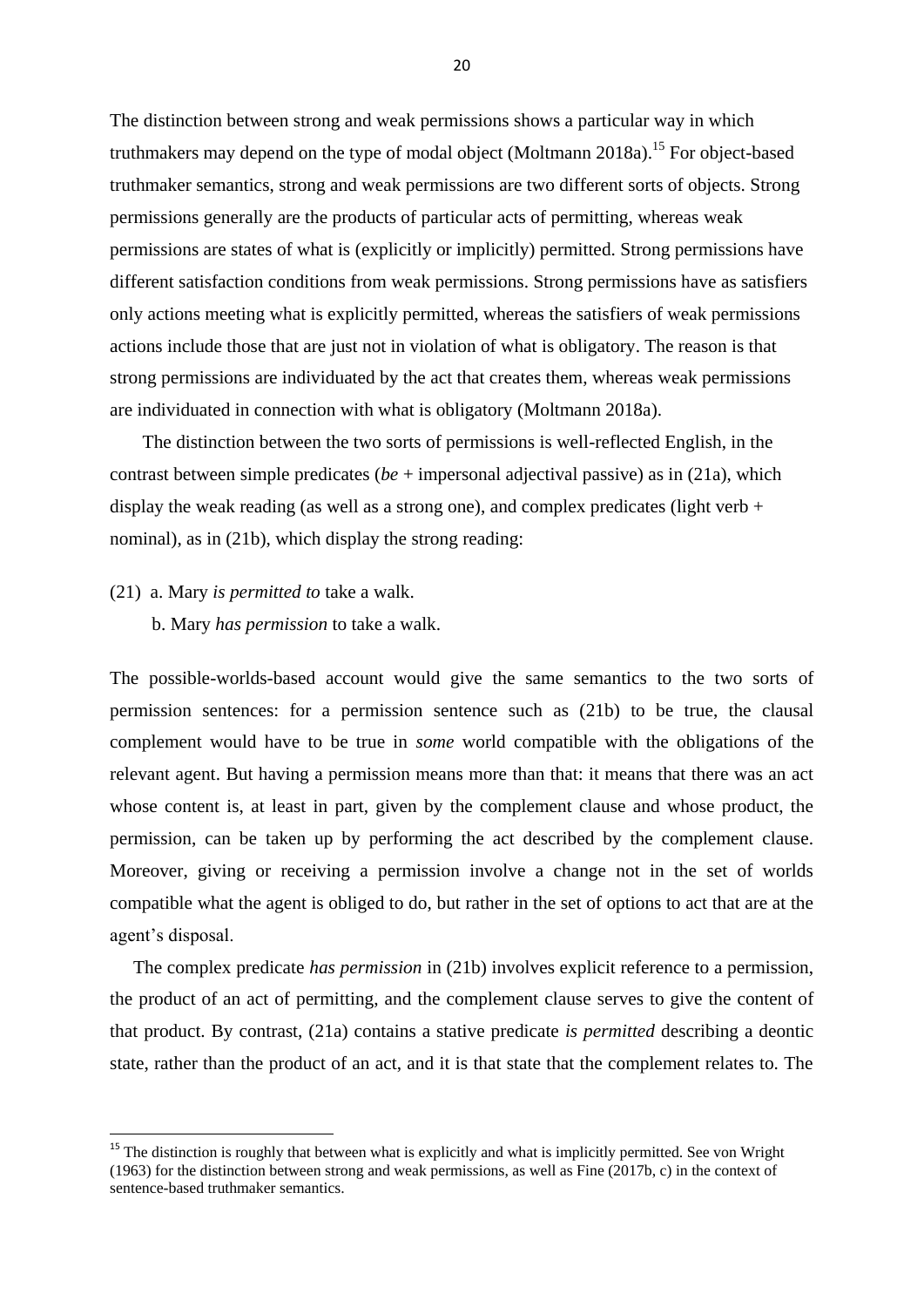strong reading thus will go along with the compositional semantics of a complex predicates as in (21b), and the weak reading with that of a simple stative predicate as in (21a).<sup>16</sup>

#### **7.5. The underspecification of content by the complement clause**

Another important advantage of object-based truthmaker semantics concerns the possibility of underspecification of the content of certain types of attitudinal or modal objects by the complement clause or associated sentential unit. One case that has been discussed in the literature is the underspecification of a desire as below (Fara 2014):

(22) Fiona wants to catch a fish.

Fiona's desire, according to (22) is not satisfied if she catches any fish whatsoever, but, most likely, only a fish she can eat. The speaker uttering (22) need not know what the exact constraints are that Fiona's desire may impose on what satisfies it.

 Also modals allow for this sort of underspecification, in particular teleological and deontic modals:

(23) a. Fiona needs to catch a fish (in order to have something for dinner).

b. John needs to write a letter (and therefore cannot be disturbed).

The need reported in (23a, b) may exhibit the very same underspecification as the desire reported in (22). The speaker need not know about the particular conditions imposed on the satisfaction of the need, the kind of fish Fiona needs to catch in (23a) and the sort of letter John has to write in (23b).

 The underspecification of desire reports constitutes a serious problem for the standard view according to which the clausal complement of an attitude verb gives the full truth or

**.** 

<sup>16</sup> Also propositional attitudes display such contrasts:

<sup>(</sup>i) a. John *thought* that S.

b. John *had the thought* that S.

<sup>(</sup>ii) a. John *assumed* that S.

b. John *made the assumption* that S.

Whereas (ia) and (iia) may just describe dispositional states of John, (ib) and (iib) describe actions leading to cognitive products.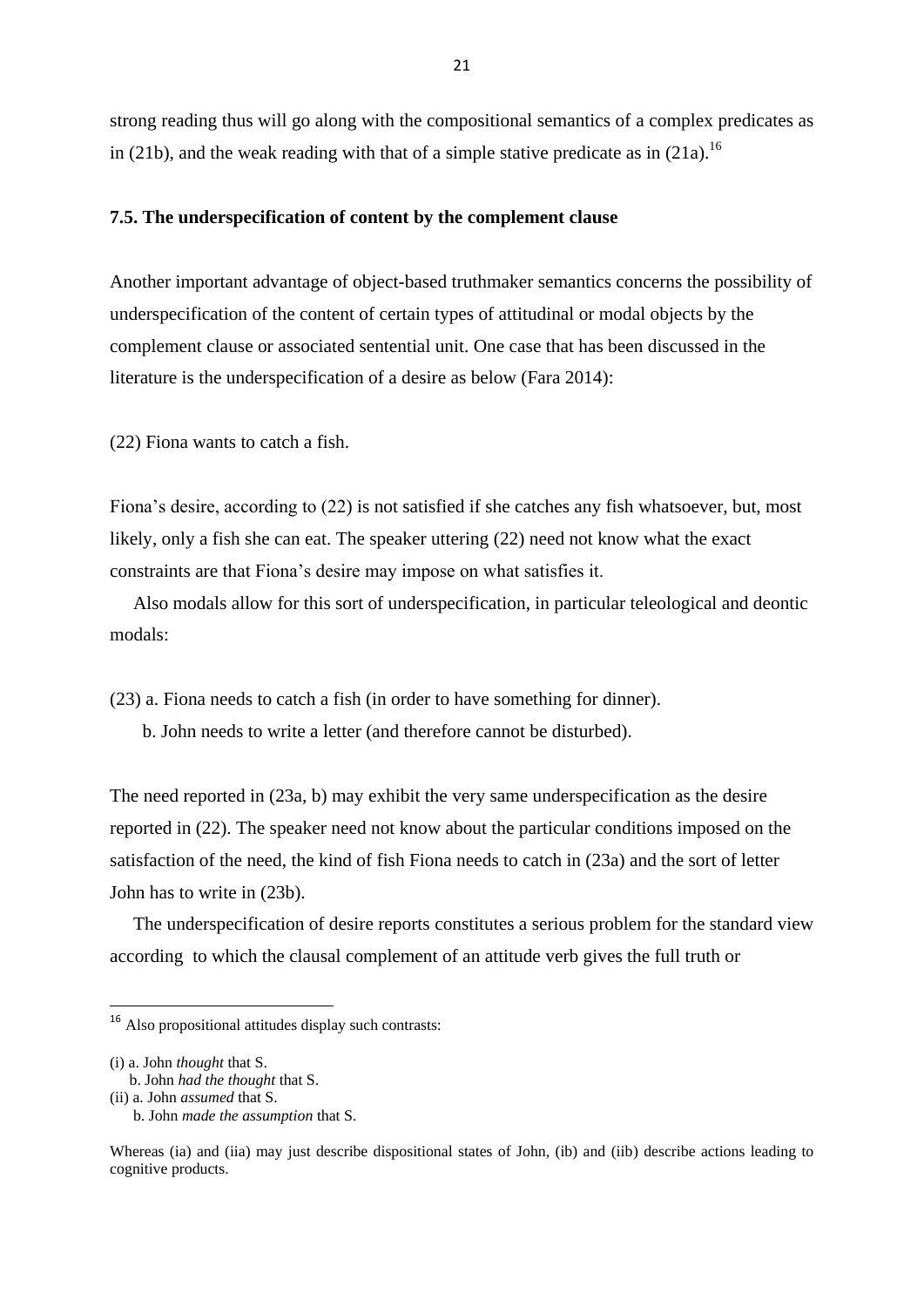satisfaction conditions for the reported attitude (Fara Graff 2014). By contrast, it is unproblematic for the present analysis of attitude reports within object-based truthmaker semantics. The underspecification exhibited in (22) as well as in (23a, b) simply means that what the satisfiers in question are depends on the particular attitudinal or modal object in question, not the sentence used to characterize it (which may give only necessary, not sufficient conditions for its satisfaction). That is, the reported desire or need itself may come with constraints as to what will satisfy it, constraints that may be given only partially by the complement clause (or sentential unit).<sup>17</sup>

#### **8. Sentences as predicates of modal and attitudinal objects**

We can now turn to the formal semantics of clauses as predicates of content bearers, that is, attitudinal or modal objects. For the semantics of attitude reports, I will make use of Davidsonian event semantics (Davidson 1967). That is, an attitude verb will have an additional argument position for events, acts, or states. I will assume, certainly simplifying, that there is a unique attitudinal object att-obj(e) associated with a Davidsonian event argument e of an attitude verb. The clausal complement of the attitude verb will then be predicated of the attitudinal object associated with the event argument, as below:

(24) a. John claimed that S.

**.** 

 $b. \exists e$ (claim(e, John) & [*that* S](att-obj(e)))

(ii) Fiona must have caught a fish.

There is an intuition on which the epistemic state reported in (ii) is correct just in case Fiona caught some fish or another, not just in case she catches a suitable one.

 $17$  It is not clear whether all attitudes and modals permit such underspecification. There are intuitions according to which with *claim* and *believe*, the clausal complement must give the full truth conditions of the reported belief or claim (possibly together with particular 'unarticulated constituents', which have to be part of the speaker's intended meaning):

<sup>(</sup>i) a. John believes that Fiona caught a fish.

b. John claimed that Fiona caught a fish.

<sup>(</sup>ia,b) tend to be understood such that John's belief or claim is true just in case Fiona catches any fish whatsoever (at the relevant time). The belief or claim could not be false, say, because Fiona caught a dead fish. Such intuitions also seem to obtain for epistemic modals:

What distinguishes the latter attitude verbs and modals from the former (which clearly allow for underspecification) is that they have truth conditions rather than fulfillment conditions. Fulfillment and truth conditions go along with different directions of fit, to use Searle's (1969, 1983) term. Desires (and deontic or teleological modal objects) have a world-word/mind direction of fit, whereas claims and beliefs (and epistemic modal objects) have a word/mind world direction of fit (Moltmann 2018). The challenge then would be to explain why a particular direction of fit does not permit the relevant sort of underspecification.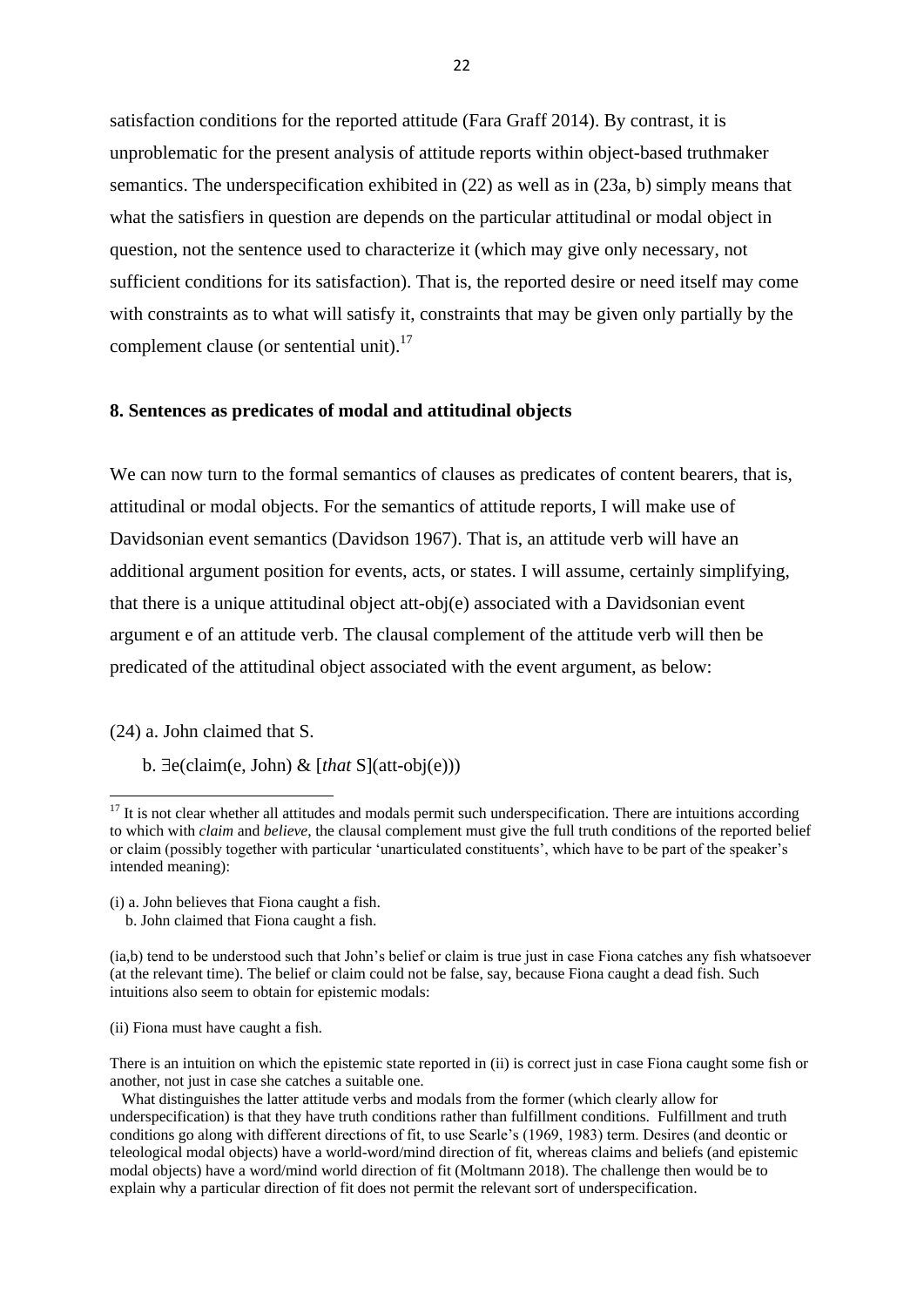The semantics of attitude reports in (24b) is (almost) overtly reflected in the corresponding complex-predicate construction in (25), which involves explicit reference to an attitudinal object (or a kind of attitudinal object):

(25) John made the claim that S.

The fact that languages show an alternation between the simple and the complex-predicate construction further motivates the semantics in (24b) (Moltmann 2017a, 2018a).

 Clausal modifiers of nominalizations of attitude verbs will be predicated of the attitudinal object described by the nominalization, as in (26b) for (26a):

(26) a. John's claim that S

b.  $td[claim(d, John) & [S](d)]$ 

Given the possibility of underspecification, the property that sentences as predicates of modal or attitudinal object express will consist in a partial specification of satisfaction conditions, as below, where  $\|$  is the relation of exact truthmaking or satisfaction now holding between situations or actions *s* and modal or attitudinal objects d (as well as sentences):

(27) 
$$
[S] = \lambda d[\forall s(s \parallel d \rightarrow \exists s'(s' \parallel S \& s < s') \& \forall s'(s' \parallel S \rightarrow \exists s(s \parallel d \& s < s'))]
$$

This means simple that the content of S is a partial content of the content of d in the sense of (14).

 (27) cannot yet be adequate, though, since it would not allow distinguishing necessity and possibility semantically. Given (27), a permission (for Mary to enter the house) could be a modal object with the very same satisfaction conditions as an obligation (for Mary to enter the house). But the permission for Mary to enter the house is not an obligation for Mary to enter the house.

 What distinguishes a permission from an obligation? Permissions allow for certain actions, those they permit. Obligations allow for certain actions, those that comply with them, but they also exclude certain actions, those that violate them. The permission for Mary to enter the house allows for actions of Mary entering the house, but does not exclude any other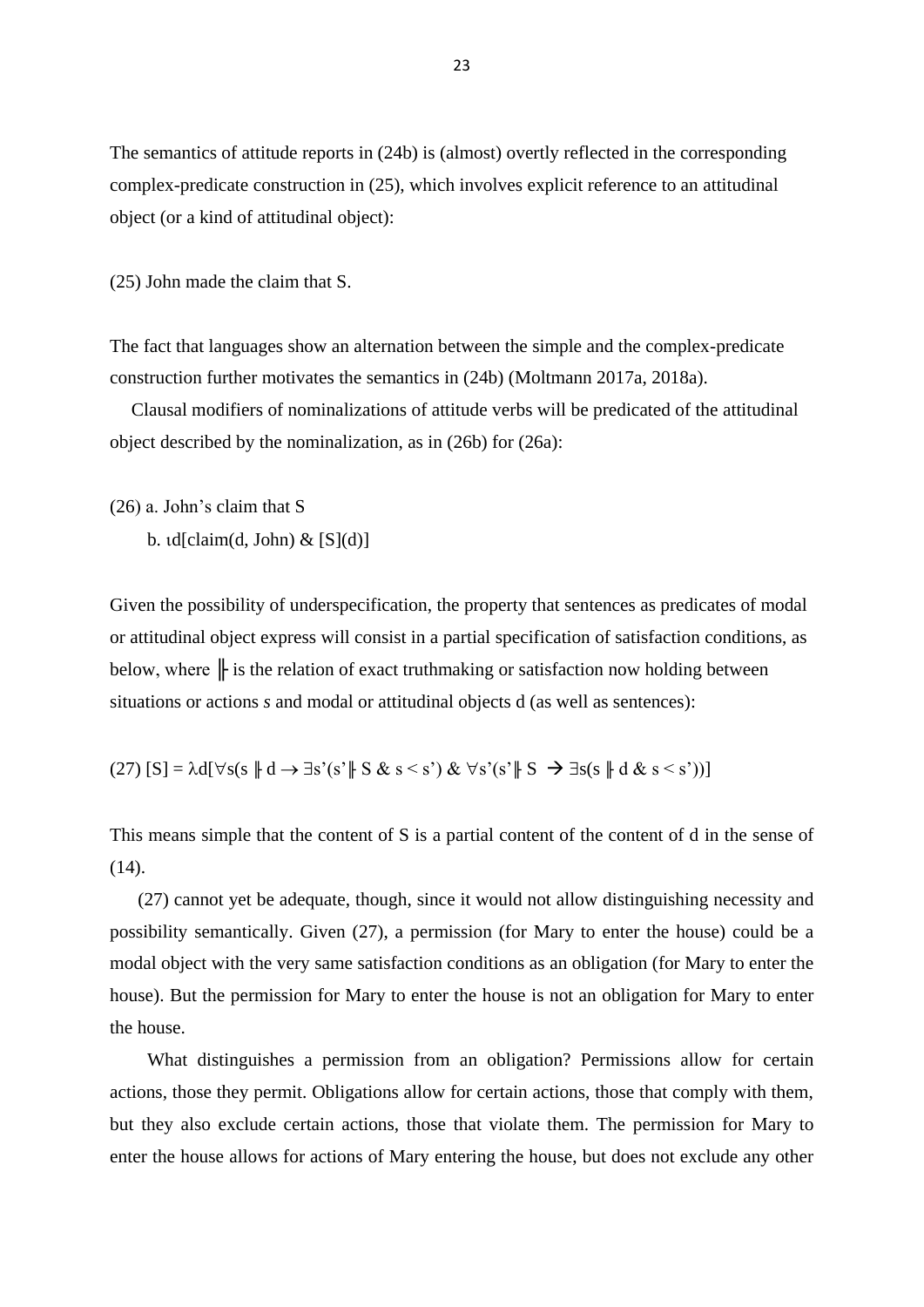actions. By contrast, the obligation for Mary to enter the house allows for actions of Mary entering the house and excludes actions of Mary's not doing so. This means that permissions have only satisfiers, whereas obligations have both satisfiers and violators.

 Also illocutionary products are distinguished in that way. An offer or invitation has only satisfiers, but no violators. By contrast, a request or order has both satisfiers and violators.

 This difference between modal forces requires modifying (27) by adding a condition on the falsification or violation or the modal or attitudinal object, namely that every falsifier of the sentence also be a falsifier or violator of the modal or attitudinal object. The modified meaning of a sentence S then is as follows, where the relation of falsification or violation  $\parallel$ now also obtains between actions or situations and modal or attitudinal objects (Moltmann 2018a):

$$
(28) [S] = \lambda d[\forall s(s \parallel d \rightarrow \exists s'(s' \parallel S \& s < s') \& \forall s'(s' \parallel S \rightarrow \exists s(s \parallel d \& s < s')) \& (\exists s s \parallel d \rightarrow \forall s(s \parallel S \rightarrow s \parallel d))]
$$

That is, a sentence S expresses the property that holds of a modal or attitudinal object d just in case the content of S is a partial content of d and every falsifier of S is a violator of d, should there be a violator of d.

 On this account, sentences conveying necessity and sentences conveying possibility will have exactly the same logical form; but they involve different sorts of modal or attitudinal objects with different satisfaction and violation conditions. This is given for (29a) and (29b) in (30a) and (30b) respectively, based on the same meaning of the complement clause (which is, syntactically simplified, taken to be *Mary to leave*):

- (29) a. John asked Mary to leave the house.
	- b. John allowed Mary to leave the house.
- (30) a.  $\exists$ e(ask(e, j, m) & [*Mary leave the house*](att-obj(e)))
	- b.  $\exists$ e(allow(e, j, m) & [*Mary leave the house*](att-obj(e)))

In (29a) and (29b) the function att-obj maps the Davidsonian event argument of the verb onto the attitudinal object associated with that event. The complement clause acts as a predicate of that attitudinal object, with the property of (attitudinal or modal) objects in (27) as its meaning.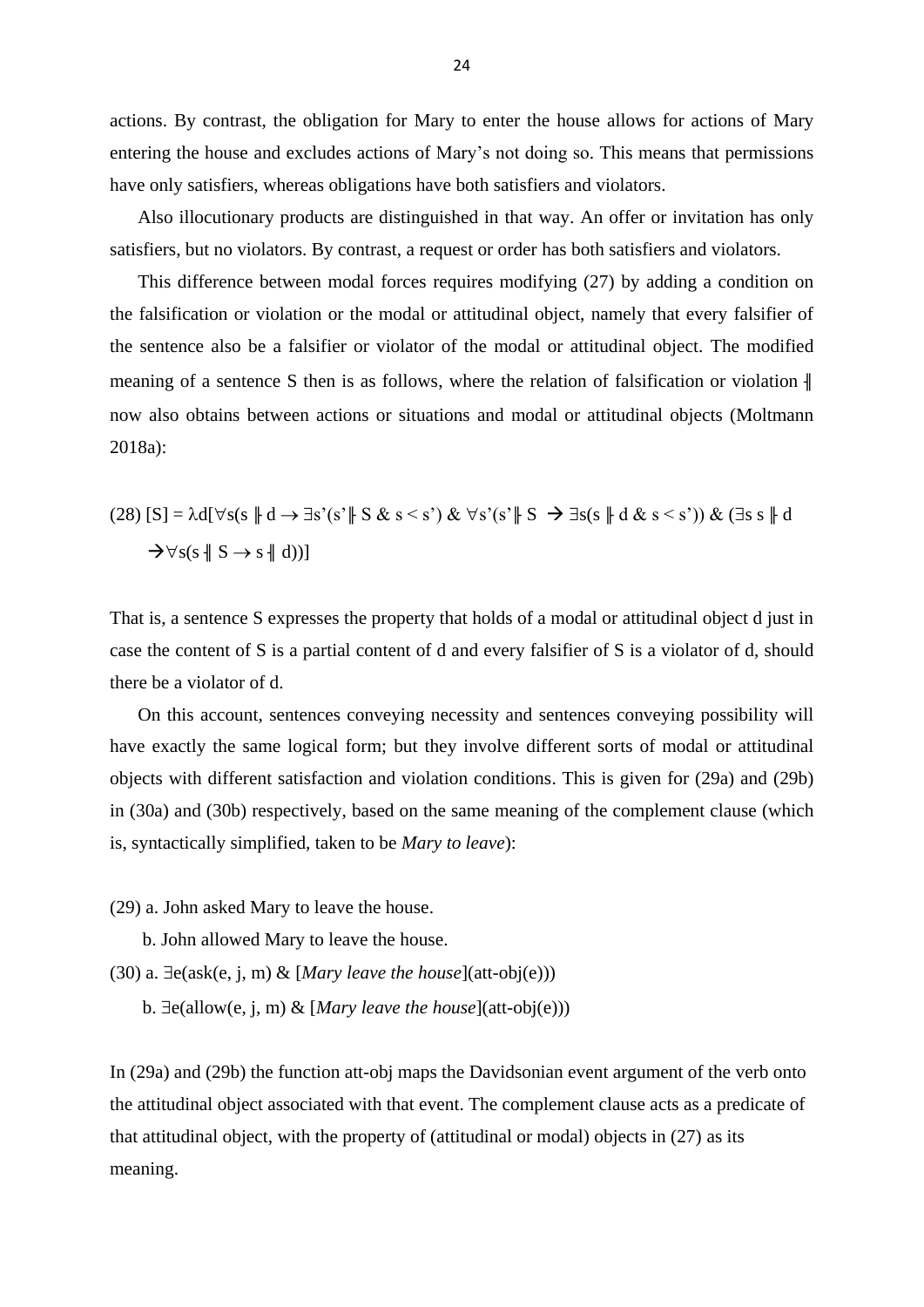Similarly, modal sentences involve predication of the sentential unit associated with the modal predicate of the relevant modal object. Taking the modal object to be the event argument itself, (31a) and (32a) will then have the logical forms in (31b) and (32b) respectively:

(31) a. John needs to leave.

b.  $\exists d(\text{need}(d) \& [John to leave](d))$ 

(32) a. Mary is permitted to take a walk.

b.  $\exists d$ (is permitted(d) & [*Mary to take a walk*](d))

in (31b) and (32b), the sentential units *John to leave* and *Mary to take a walk* will have the very same property in (27) as their meaning and attribute that property to the respective modal objects, the need and the permission.

 Unlike possible-worlds semantics, this gives an adequate account of strong (explicit) permissions (the only reading of *Mary has permission to take a walk*). If the modal object d is an explicit permission, the sentential unit will specify which sorts of actions will be exact satisfiers of d, and not just what is true in some world compatible with what is obligatory. The latter may count as satisfiers only of a state of weak permission which is individuated in relation to what is obligatory (Moltmann 2018a).

 There is a further important argument for the truthmaker account and against the possible worlds account and that is that possible worlds semantics would not permit a single property of clauses that could hold of attitudinal and modal objects of necessity and of possibility. Moulton (2015), who (following talks by Angelika Kratzer) proposes the property in (33a) as the meaning of *that*-clauses, based on the notion of the content cont( $x_c$ ) of a content bearer  $x_c$ (e.g. an attitudinal object) in (33b):

- (33) a. [*that*  $S = \lambda x_c \lambda w$  [cont( $x_c$ )(w) =  $\lambda w$ <sup>'</sup>[S is true in w']
	- b. cont(x<sub>c</sub>)(w) = {w' | w' is compatible with the intentional content determined by x<sub>c</sub> in w}

One problem with this account is of course that it is based on possible worlds, leading to the usual problems of a too coarse-grained semantics for various sorts of attitudes. The second problem is that it treats content bearers with the force of possibility and with the force of necessity exactly the same. This makes it impossible to account for the connections between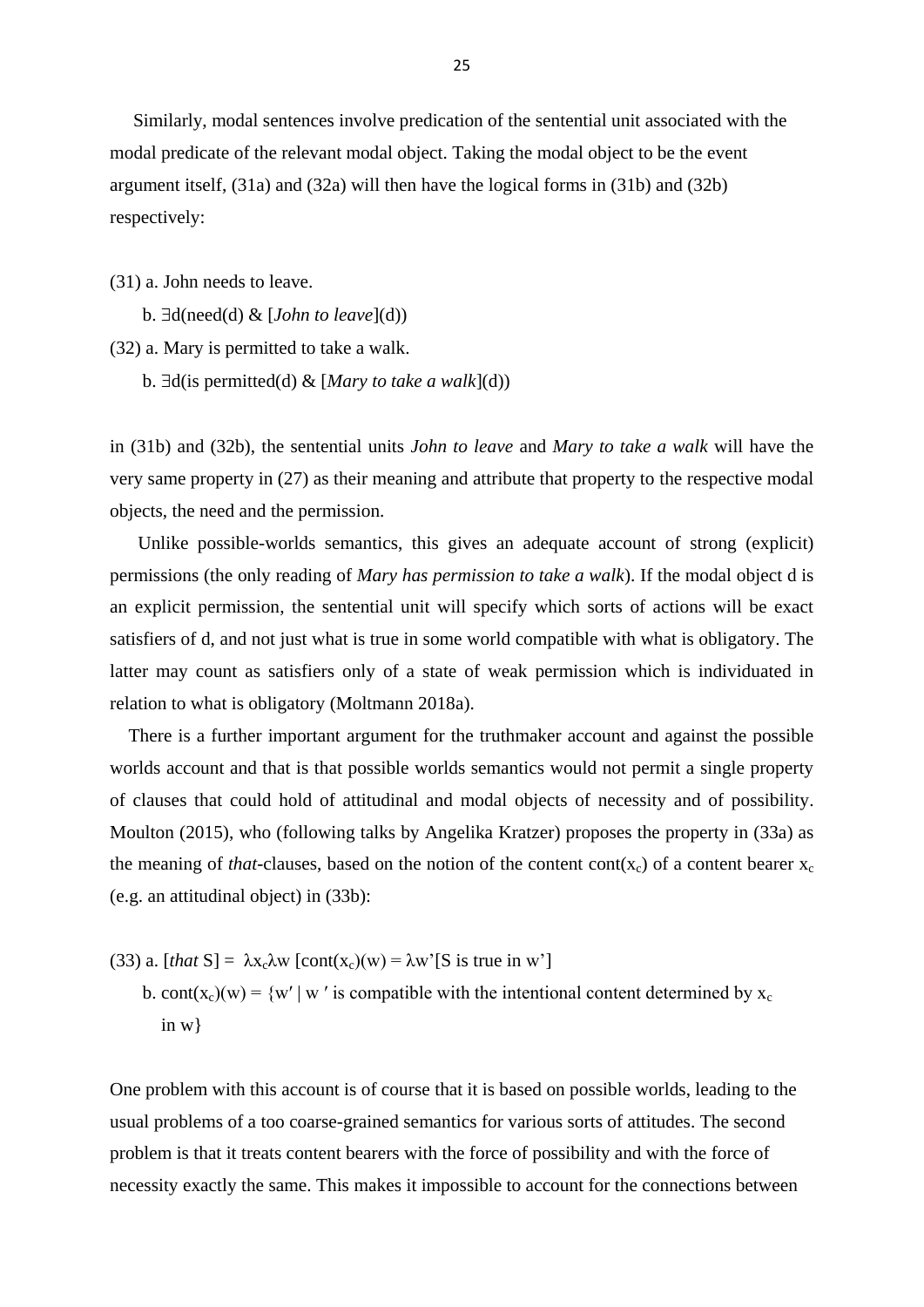attitude reports and modals as mentioned earlier (see also Section11.2.). In fact it is not clear how the account could apply to modals such as *must, can,* or *need* in the first place, since modals need do not involve an object associated with a specific propositional content, for example when they convey weak permission or obligation.

### **9. The semantics of response stance-verbs and factive verbs**

Not all attitude verbs have a semantics on which their clausal complement is just predicated of the attitudinal object associated with the event argument of the verb. With one class of attitude verbs, the clausal complement in addition serves as a predicate of a contextually given attitudinal object, which gives further support for the semantics of attitude reports based on attitudinal objects. The class of verbs consists in what Cattell (1978) called *response-stance verbs* and includes *repeat*, *confirm, agree*, and *remind*, as in the sentences below:

- (34) a. John repeated that it will rain.
	- b. John confirmed that it was raining.
	- c. John agreed to surrender.
	- d. John reminded Mary to return the keys.

In general, response-stance verbs have a clausal complement that serves to characterize both the reported attitudinal object and a contextually given attitudinal object. Thus, in (34a) the complement clause gives the content of two attitudinal objects: John's assertion (or perhaps just his act of saying) and a contextually given claim, which may be John's or another person's previous claim. In (34b), the clausal complement gives the satisfaction condition of John's assertion as well as that of a previous assertion or acceptance with a much weaker illocutionary force. In (34c), the infinitival complement specifies actions as satisfiers of John's statement of intent as well as, say, a previous request. In (34d), the complement clause gives the satisfaction conditions of Mary's decision or intention that John's locutionary act aims to trigger, as well as those of a previous thought, decision, or intention of Mary's. The lexical meaning of the response stance verb constrains the nature of the contextually given attitudinal object and its relation to the attitudinal object of the reported agent.

 What is the logical form of a sentence with a response stance verb? A first option is (35b) for (35a), where *d* is the contextually given attitudinal object: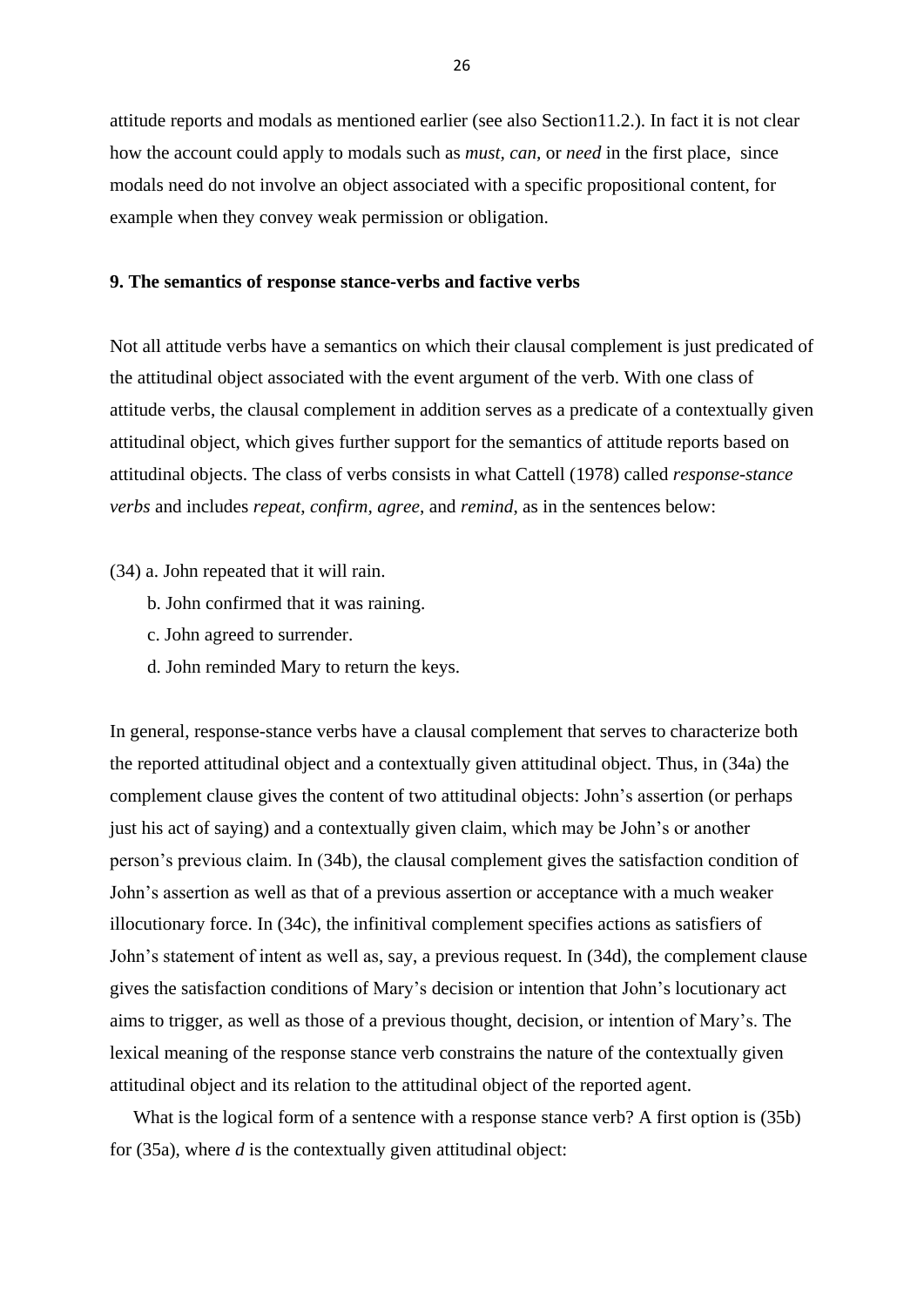(35) a. John agreed that S.

b.  $\exists$ e(agree(e, John) & [that S](att-obj(e)) & [that S](att-obj(d)))

However, this cannot be right because an act can be an act of agreeing not on its own, but only in relation to a contextually given speech act. A better option is (36), where *agree* is now a three-place predicate taking the contextually given attitudinal object d as a third argument:<sup>18</sup>

(36)  $\exists$ e(agree(e, John, d) & [that S](att-obj(e)) & [that S](d))

There is specific support for (36), and that is the general substitutability of the clausal complement by an NP explicitly referring to the contextually given attitudinal object (plus sometimes a preposition):<sup>19</sup>

(37) a. John agreed with the request to leave.

- b. John repeated the claim that it is raining.
- c. John confirmed the speculation that it was raining.
- d. John reminded Mary of the requirement / request to return the key.

 Additional support for (36) comes from the reading of the modifier *partly* with response stance verbs (Moltmann 2017c). With verbs such as *mention* and *think*, that is, with what Cattell (1978) calls *volunteered-stance verbs, partly* fails to have a reading on which it relates to the content of the clausal complement:

(38) a. ??? John partly mentioned that the house needed to be renovated.

b. ??? John partly thought that the students were talented.

**.** 

The *it* here seems to stand for the additional object argument of the verb.

<sup>&</sup>lt;sup>18</sup> This analysis is very similar to the one Moulton (2015) gives for attitude verbs in general, with the exception that for Moulton the clausal complement is predicated only of the third argument of the attitude verb, not also an attitudinal object associated with the Davidsonian argument.

<sup>&</sup>lt;sup>19</sup> Further evidence for (36) may come from the possibility of extraposition from object position, which is available for at least certain response-stance verbs as in (i) as well as for factive verbs as in (ii), discussed later:

<sup>(</sup>i) a. John repeated it that it will rain.

b. John confirmed it that it was raining.

<sup>(</sup>iii) John realized it that S.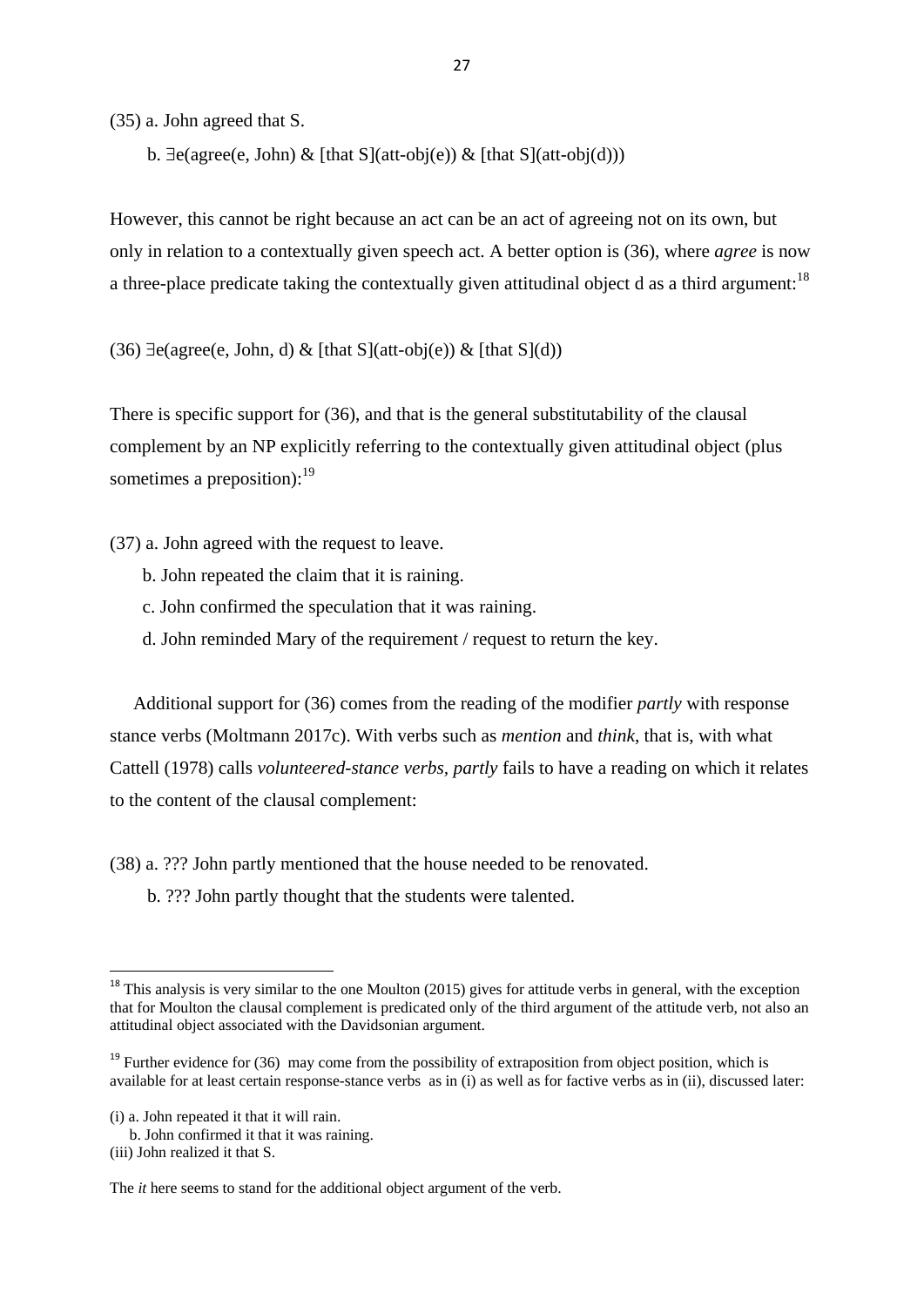(38a) has a conceivable reading on which it means that John mentioned that part of the house needed to be renovated, and (38b) on which it means that John thinks that only some of the students are talented. But such readings are not available. By contrast, response-stance verbs do permit a reading of *partly* on which it relates to part of the content of the contextually given attitudinal object:

(39) a. John partly agreed that the house needs to be renovated.

b. John partly denied that the students are lazy.

In (39a) *partly* means 'part of the content of the claim that the house needs to be renovated' (which may be that part of the house needs to be renovated). In (39b), *partly* picks out a partial content of the claim that the students are lazy, which may be that part of the students are lazy. The same sort of reading of *partly* is generally available with transitive verbs:

(40) a. John partly ate the chicken.

b. John partly liked the concert.

Given Davidsonian event semantics, the general meaning of *partly* can be taken to be that of a relation between an event e and a type of event E which holds just in case e instantiates part of E. The logical form of (40a) will then be as in (41a) and the one of (40b) as in (41b):

(41) a.  $\exists$ e'(partly(e', ê[eat(e, John, the chicken)]))

b.  $\exists$ e'(partly(e', ê[agree(e, John, d)]) & [that S](att-obj(e')) & [that S](d))

With a verb like *eat*, the part structure of the event is inherited from the part structure of the object argument. Analogously, with a verb like *agree*, the part structure of the event of agreeing is inherited from the partial-content-based structure of the attitudinal object. *Partly* then says that the event argument of the verb instantiates part of the type of the event described by the VP.

 Response-stance verbs pattern together with factive verbs with respect to their syntactic behavior (for example adjunct extraction) (Cattell 1978). Factive verbs also exhibit the same reading of *partly*:

(42) a. John partly recognizes that he failed.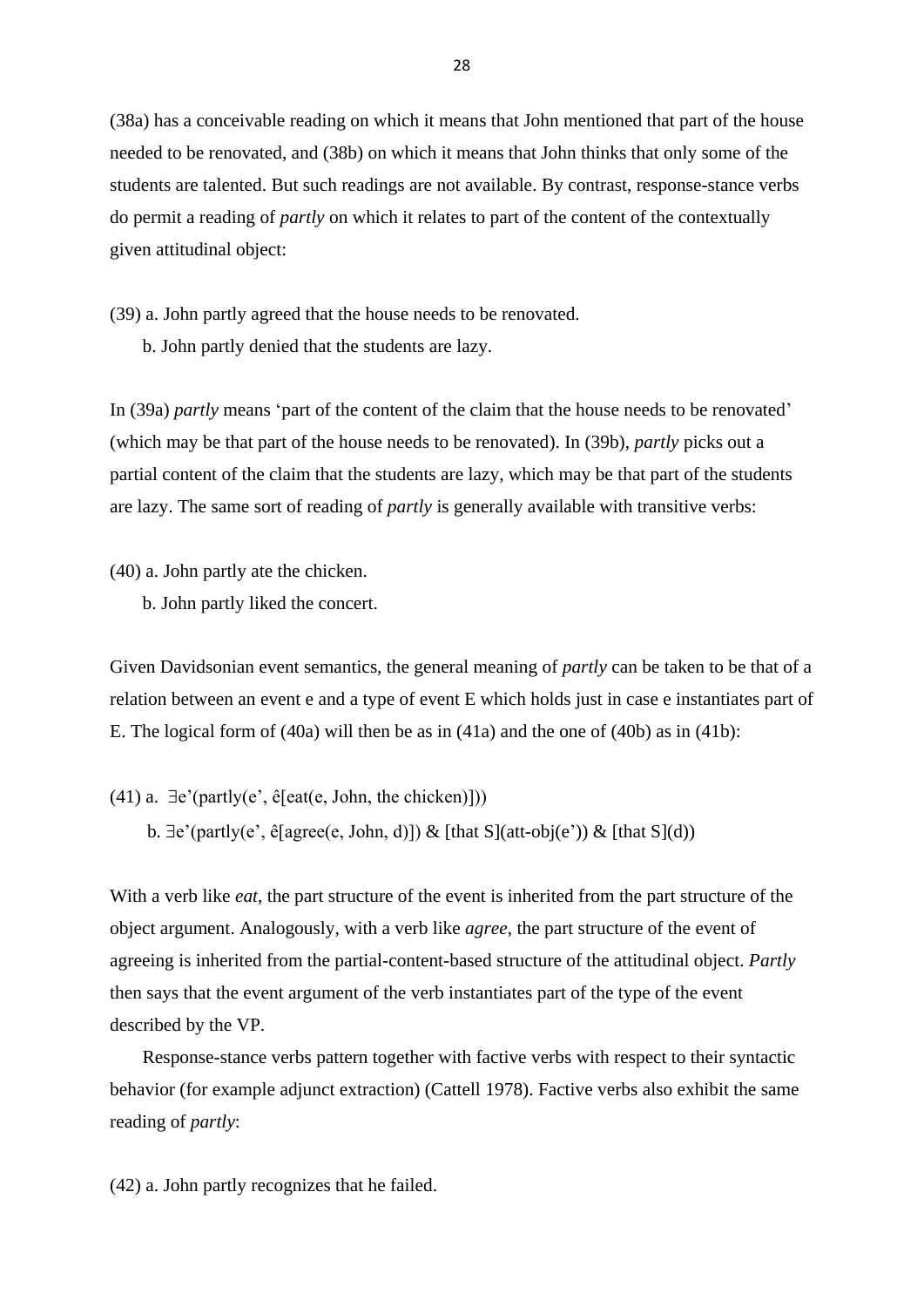b. John partly acknowledges that the students are lazy.

In (42a, b), *partly* relates to part of the content of a fact (partial failure in (42a) and part of the students being lazy in (42b)). This further supports the same semantics for factive verbs as for response-stance verbs. But with factive verbs the clausal complement will characterize not an attitudinal object, but a fact -- in addition to characterizing the content of the described mental state or act.

 The relevant notion of a fact should not be that of an actual situation in the sense of truthmaker semantics, on which a fact would be fully specific part of the actual world. Rather it should be a notion of a non-worldly fact, which can be quantificational or disjunctive. Non-worldly facts exist independently of anyone's mental attitudes and thus are not attitudinal objects. Yet, they do have a part structure based on partial content (given how *partly* is understood in (42a, b)). Non-worldly facts in the required sense are best conceived as modal objects, namely modal objects whose satisfiers are situations that are part of the actual world. A sentence S true in a world w can be mapped onto a corresponding factive modal object  $f_w(S)$ , namely a modal object whose satisfiers are just the situations that are part of w and make S true:

#### (43) Truthmaking condition for factive modal objects

For a sentence S and world w, for any s, s  $|| f_w(S)$  iff s  $|| S \text{ and } s < w$ .

Making use of factive modal objects, the logical form of a sentence with a factive verb such as  $(44a)$  will be as in  $(44b)$ :

(44) a. John realized that S.

b.  $\exists$ e(realize(e, John, f<sub>w</sub>([S]) & [that S](att-obj(e)))

Note that reference to the entire actual world in the characterization of modal objects means that truthmaker semantics cannot do without the notion of a world as such.

 To sum up, object-based truthmaker semantics can naturally be extended to responsestance-verbs and factive verbs, by positing an additional verbal argument that is a contextually given attitudinal object or a factive modal object. In the reading of the modifier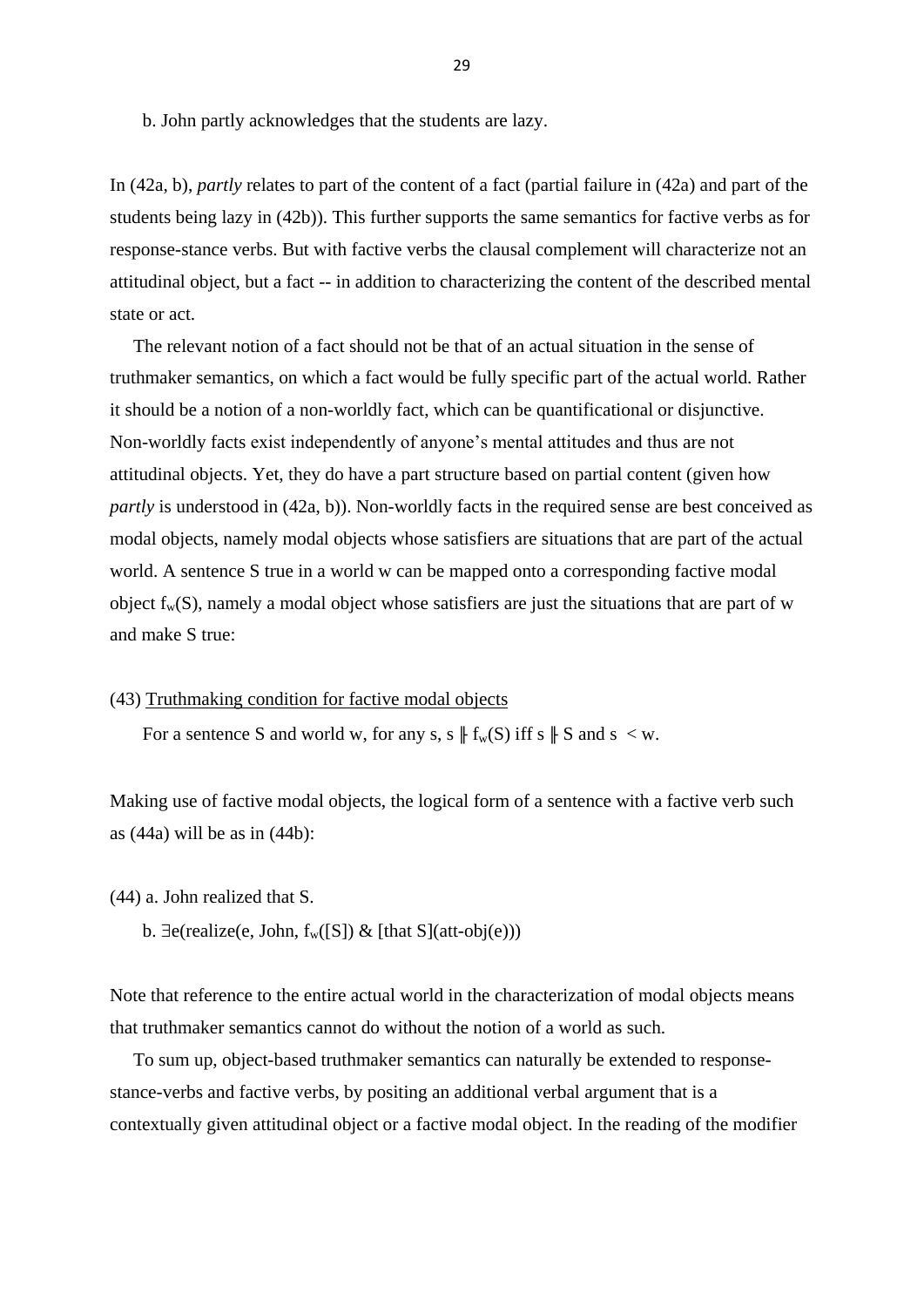*partly*, those attitudinal or factive modal objects display a part structure based on partial content, which specifically supports the truthmaker-based approach.

#### **10. Subject clauses**

There are also good reasons to assume that clausal subjects with a predicate like *is true* or *is correct* give the content of a contextually given content-bearer (a claim, rumor, or suggestion) (Moltmann 2018b). Thus, a sentence like (45) is generally understood in such a way that *that* S serves to give the truth conditions of a contextually given attitudinal object, a claim or speculation:

(45) That S is correct.

*Correct* does not apply to propositions, referred to as such, but only to attitudinal objects such as claims (*The proposition that* S *is correct* hardly makes sense, as opposed to *the claim that* S *is correct*). This means that (45) has the logical form in (46), for the relevant contextually given attitudinal object d:

#### $(46)$  correct(d) & [that S](d)

 Other clausal subjects may instead be predicated of an object that is an implicit argument of the verb or closely related to it. Thus, the clausal subjects of *is possible* is best viewed as acting as a predicate of the modal object that is an implicit argument of the modal *possibl*e, as in (47b) for (47a):

(47) a. That John will be late is possible.

b.  $\exists d(possible(d) \& \{\text{that John will be late}](d)\}\$ 

Of course, a particular semantic role of a clausal subject will have to have a syntactic basis. But in the present context, the aim was simply to show the plausibility of clausal subjects serving particular semantic roles which are not that of standing for a proposition.

# **11. Object-based truthmaker semantics and connections between modals and propositional attitudes**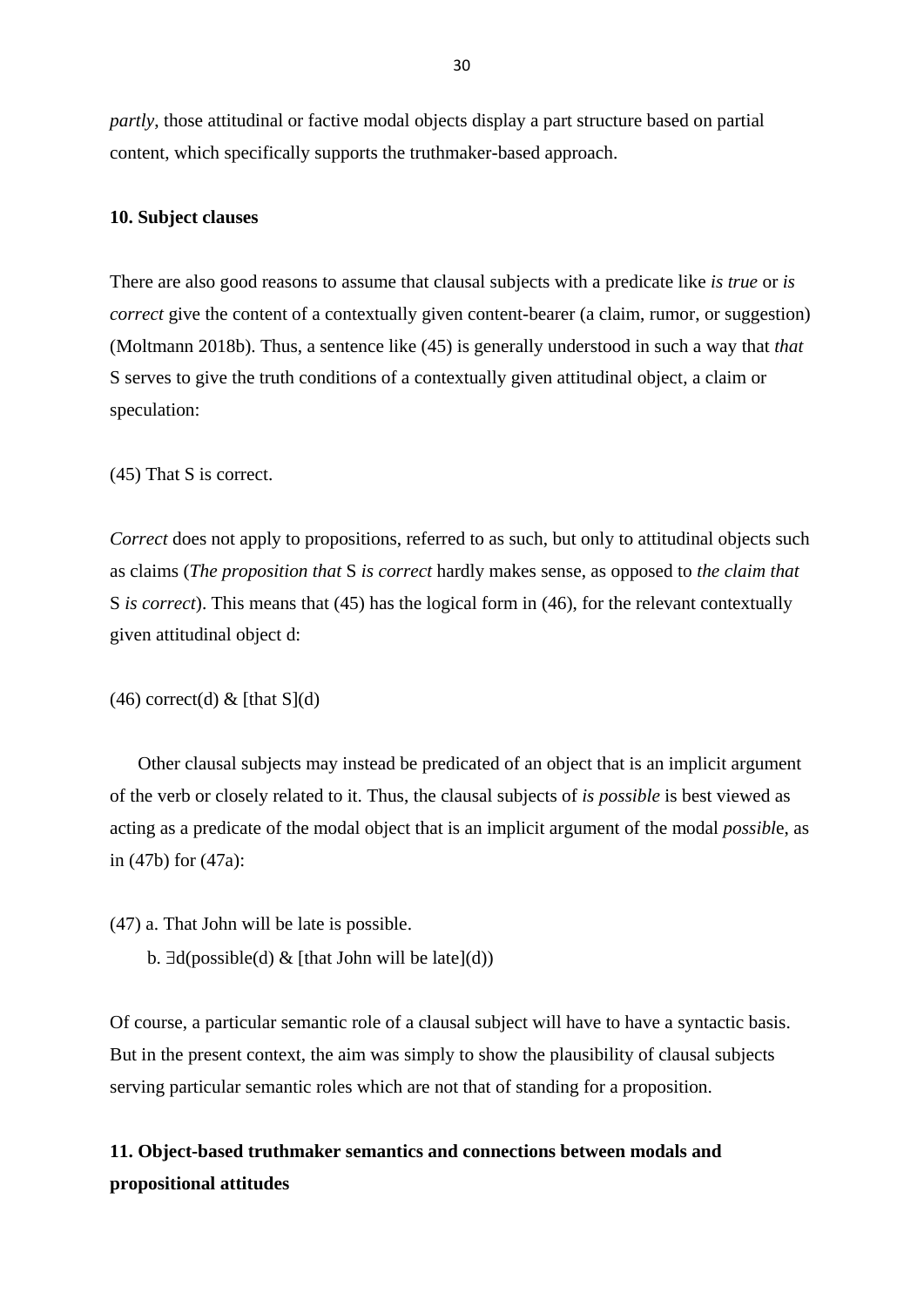### **11.1. Inferential connections between modals and attitude reports**

The present approach accounts straightforwardly for inferential connections between attitude reports and modal sentences. That is because attitudinal objects may entail the existence of a modal object, sharing the same satisfaction conditions. Thus, (48a) and (48b) are valid on the relevant reading because the command entails the existence of an obligation with the same satisfiers and violators, and the offer entails the existence of a permission with the same the same satisfiers:

(48) a. John asked Mary to leave.

Mary must leave.

 b. John offered Mary to use the house. Mary may use the house.

Similarly, imperatives and performatively used modal sentences stand in inferential relations under suitable conditions.<sup>20</sup> In suitable contexts, both  $(49a)$  and  $(49b)$  are valid:

(49) a. Leave the room!

You must leave the room.

b. Take an apple!

You may take an apple.

The request or permission produced by the utterance with an imperative entails, under the right normative conditions, the existence of a modal object of obligation or permission with the very same satisfaction conditions. By producing a request, the speaker also produces a modal object of obligation, with the very same satisfiers and violators. By producing a permission, the speaker also produces a modal object of permission, with the very same satisfiers.

## **11.2. Harmonic modals**

**.** 

 $20$  See Portner (2007) for more on performatively used modals.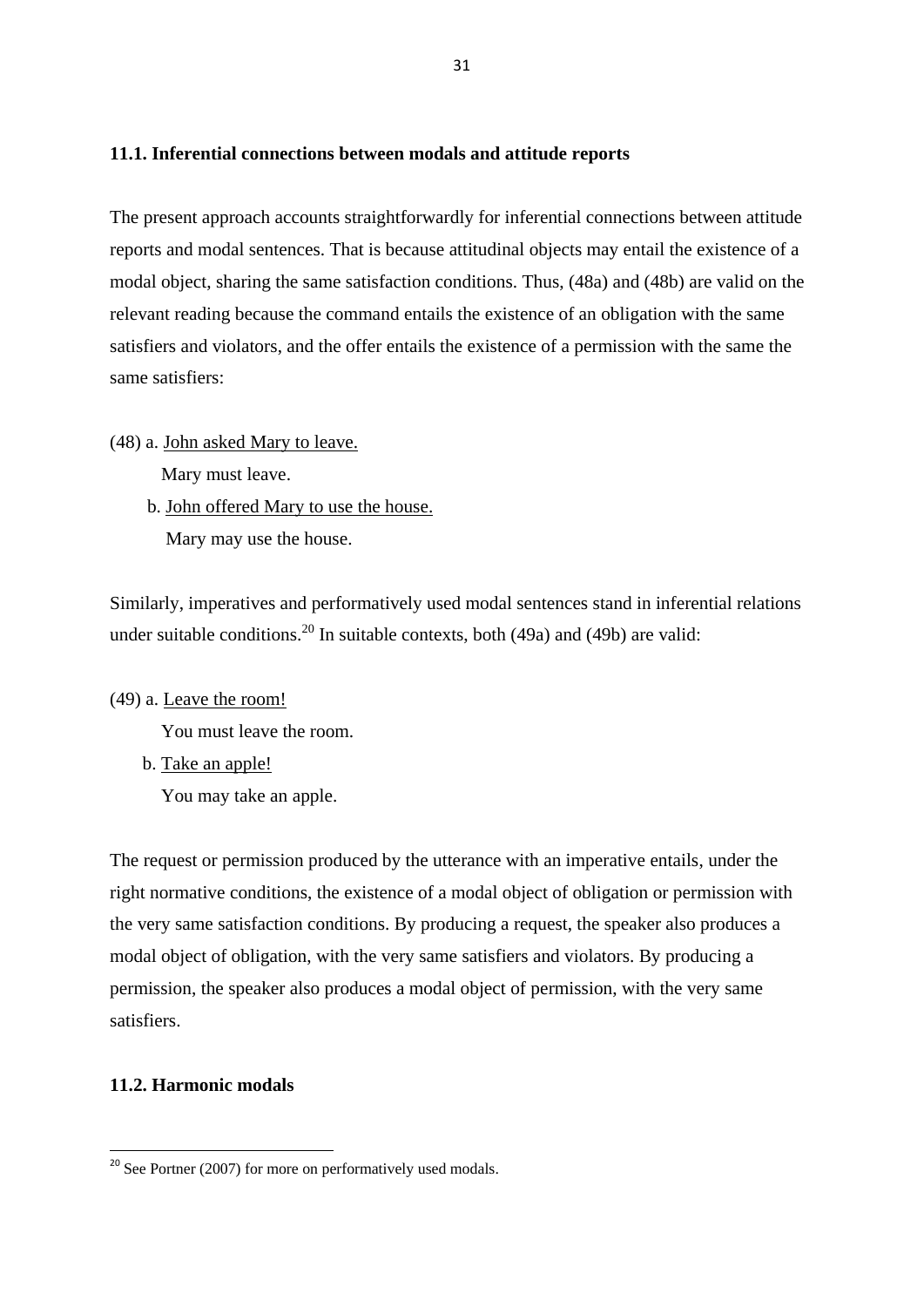Object-based truthmaker semantics has a particular application to modals in embedded contexts which exhibit modal concord with the embedding verb, that is, *harmonic modals*, to use Kratzer's 2016) term.<sup>21</sup> With its use of modal and attitudinal objects, object-based truthmaker semantics provides a straightforward account and avoids difficulties that arise when applying the standard semantics of modals to the phenomenon.

 Harmonic modals occur in clauses embedded under speech act verbs, where they do not contribute to the content of the reported speech, but rather appear to just reflect the inherent modality associated with the embedding predicate:

(50) a. John insisted that Mary *should* leave.

b. The general demands that the troops *must* leave. (Zeijlstra 2007)

There are also harmonic uses of modals of possibility, with suitable embedding verbs:

- (51) a. John suggested that Bill *might* leave.
	- b. The document indicates that Bill *might* be guilty.
	- c. John thought the package *might* have been for him (when he opened it).

For Kratzer (2016), harmonic modals spell out the inherent modality of the content-bearing object of which the clause is to be predicated (an insistence, suggestion, indication, though in the examples above). Her account of harmonic modals is based on a possible-worlds-based property of the meaning of clauses. Focusing on modals of necessity as in (56), she proposes that the harmonic modal in the embedded clause spells out universal quantification over the possible worlds that make up the content cont( $x_c$ )(w) of the content-bearing object  $x_c$ , as below, where w is the actual world:

(51)  $\lambda x_c[\forall w'(w' \in cont(x_c)(w) \rightarrow Mary$  leaves in w')

1

The problem for such a possible-worlds-based account, though, and that is that it is inapplicable to modals of possibility, as in (51) (Moltmann 2019a, to appear b). In (52a-c) the modal *could* or *might* should spell out existential quantification, giving as the meaning of the clauses (52):

<sup>21</sup> See also Portner (1997) and Zeijstra (2007).Yalcin (2007) discusses harmonic modals for *suppose/believe* – *may*, Yanovich (2007) for *hope* – *might*.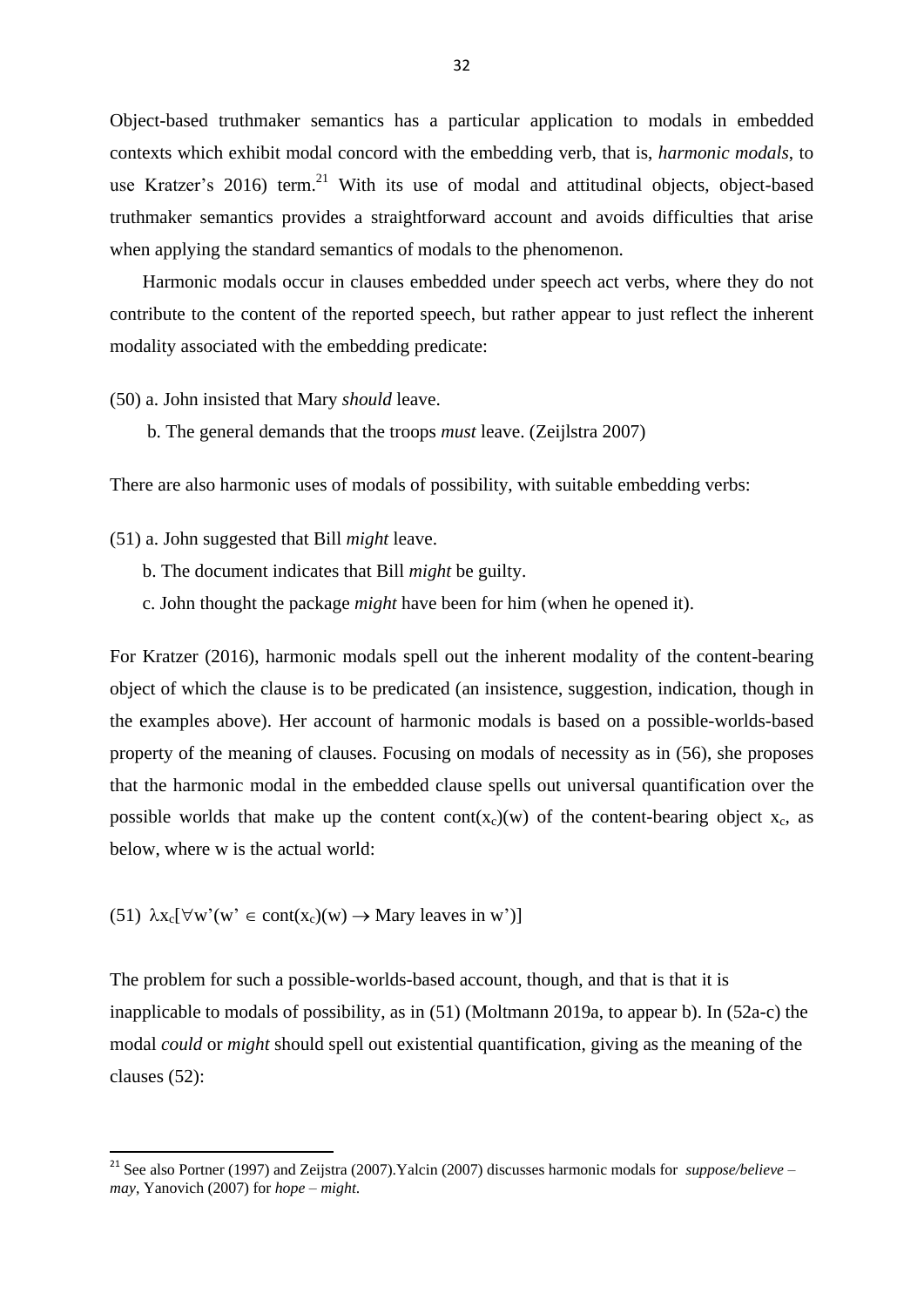(52)  $[that S] = \lambda x_c [\exists w'(w' \in cont(x_c)(w) \& S \text{ is true in } w)]$ 

But in (50a), the *that*-clause does not just specify what is the case in some world in which John's offer is taken up; it specifies (at least) what is the case in all the worlds in which the offer is taken up. Similarly in (50b), the *that-*clause does not just say what is the case in some world compatible with what document says, but what is the case in all such worlds, and likewise for (50c).

 Object-based truthmaker semantics allows for a straightforward account of harmonic modals of both necessity and possibility. On this account, harmonic modals are considered performative uses of modals in embedded contexts.<sup>22</sup> In object-based truthmaker semantics, sentences with a performative use of a modal such as (53a, b) will express properties of modal products meant to be produced by uttering the sentence, as in (54a, b) (Moltmann 2017a, 2019):

(53) a. You must leave!

b. You may leave!

(54) a.  $\lambda$ d[must(d) & [(addressee) *leave*](d)] b. d[may(d) & [(addressee) *leave*](d)]

With a harmonic modal acting as a performative modal in an embedded context, (50a) will simply have logical form in (55b) based on the meaning of the embedded clause in (55a), and (57 b) the one in (56b), based on (56a):

(55) a. [*that Mary should leave*] =  $\lambda$ d[should(d) & [*Mary leave*](d)]

b.  $\exists$ e(insist(e, John) & [*that Mary should leave*](modal-product(e)))

(56) a. [*that Bill might be guilty*] =  $\lambda d$ [might(d) & [*Bill be guilty*](d)]

b.  $\exists$ e(indicate(e, the document)  $\&$  [*that Bill might be guilty*](modal-product(e)))

A modal product can be produced by the very same illocutionary act as an illocutionary product, and it will have the very same satisfaction conditions as the illocutionary product

**.** 

 $22$  Modals can be used performatively also in other contexts, most obviously in sentences embedded under verbs of saying :

<sup>(</sup>i) John said that Mary must leave.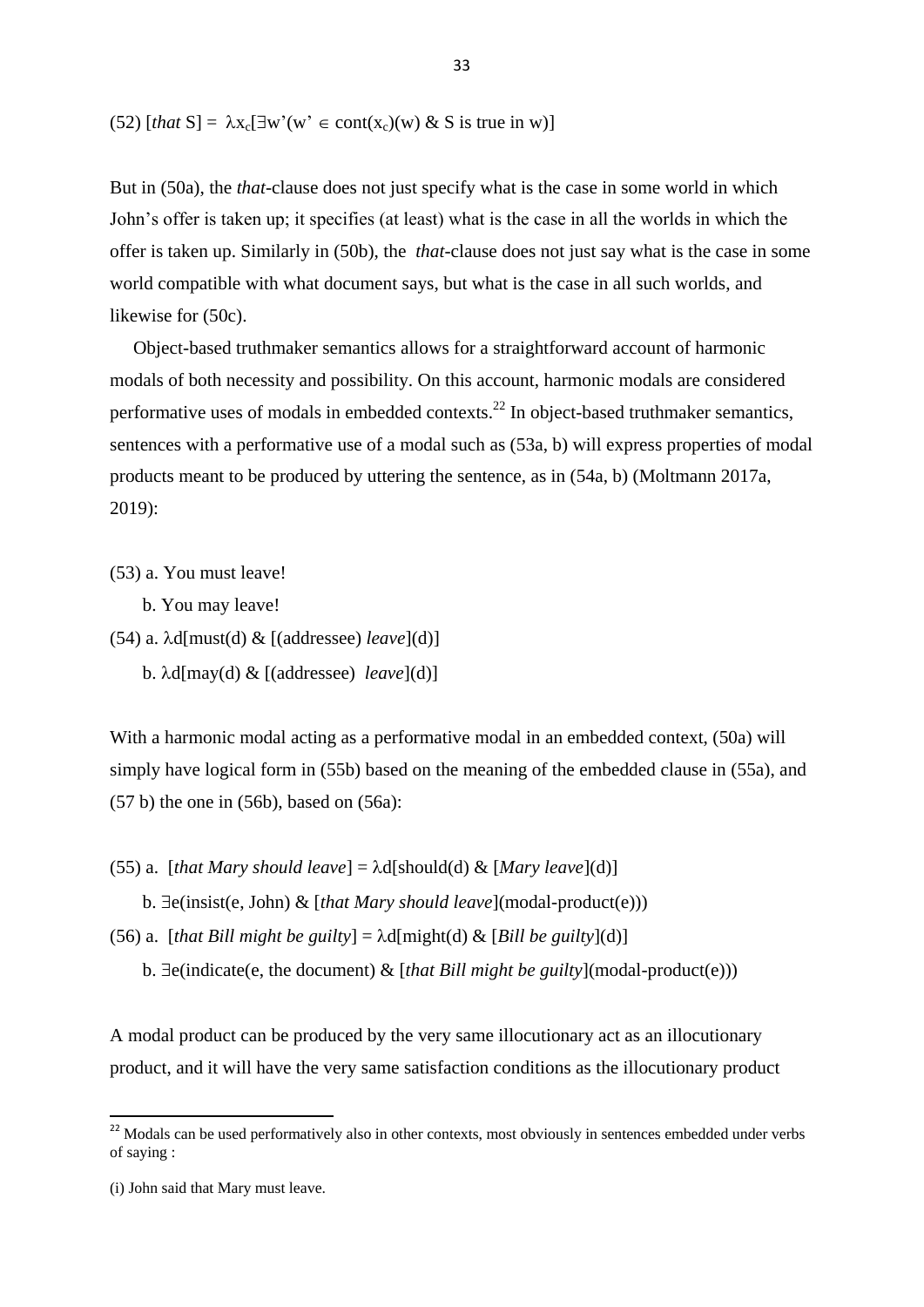(Moltmann 2017a, 2018a). An act of demanding produces a demand as well as possibly an obligation with the very same satisfaction conditions. An act of permitting produces an illocutionary and a modal product of permission with the same satisfaction conditions.

 Harmonic modals are a phenomenon where object-based truthmaker semantics appears to have a significant advantage over possible-worlds semantics with its quantificational analysis of modals.

#### **12. Object-based truthmaker semantics and contextual updating**

Apart from the semantics of attitude reports and modals, possible worlds are generally used to represent the common ground, the target of updating with the utterance of sentences, given a dynamic semantic perspective. Thus, possible worlds are generally used to represent the context set, the target of updating with declarative sentences, as well as a to-do list, the target of updating with the utterance of imperatives or deontic modal sentences on a performative use.<sup>23</sup> Such a dynamic perspective can be recast within the terms of object-based truthmaker semantics. I will just briefly indicate of how that may look.

 The common ground can be identified with an attitudinal object of acceptance as the target for updating by declarative sentences, or perhaps rather a modal object (Geurts 2018). Such an attitudinal or modal object would have something like a collective agent (the interlocutors). A *to do*-list is naturally considered a (deontic) modal object that has future possible actions or situations involving the relevant agent as satisfiers. Just as there may be various to do-lists as part of the common ground (Portner 2007), there can be various modal objects as targets of imperatives or modal sentences of different strengths and forces. The set of issues (the target for updating with questions) may be construed as an attitudinal or modal object whose satisfiers are attitudinal objects of assertion (answers). The common ground would thus consist of various attitudinal and modal objects (with collective or particular agents), which will be the target for updating with the utterance of sentences of different types.

 With the utterance of an independent sentence S a speaker produces an attitudinal or modal object d whose truth or satisfaction conditions are given by S. Updating the common ground C with d will then consist, roughly, in the fusion of d with the relevant modal or

**.** 

<sup>&</sup>lt;sup>23</sup> Possible worlds are also used in dynamic semantics (of the nonrepresentational sort), that is, theories according to which the meaning of sentences is a function from contexts to contexts. I will set dynamic semantic theories aside for present purposes.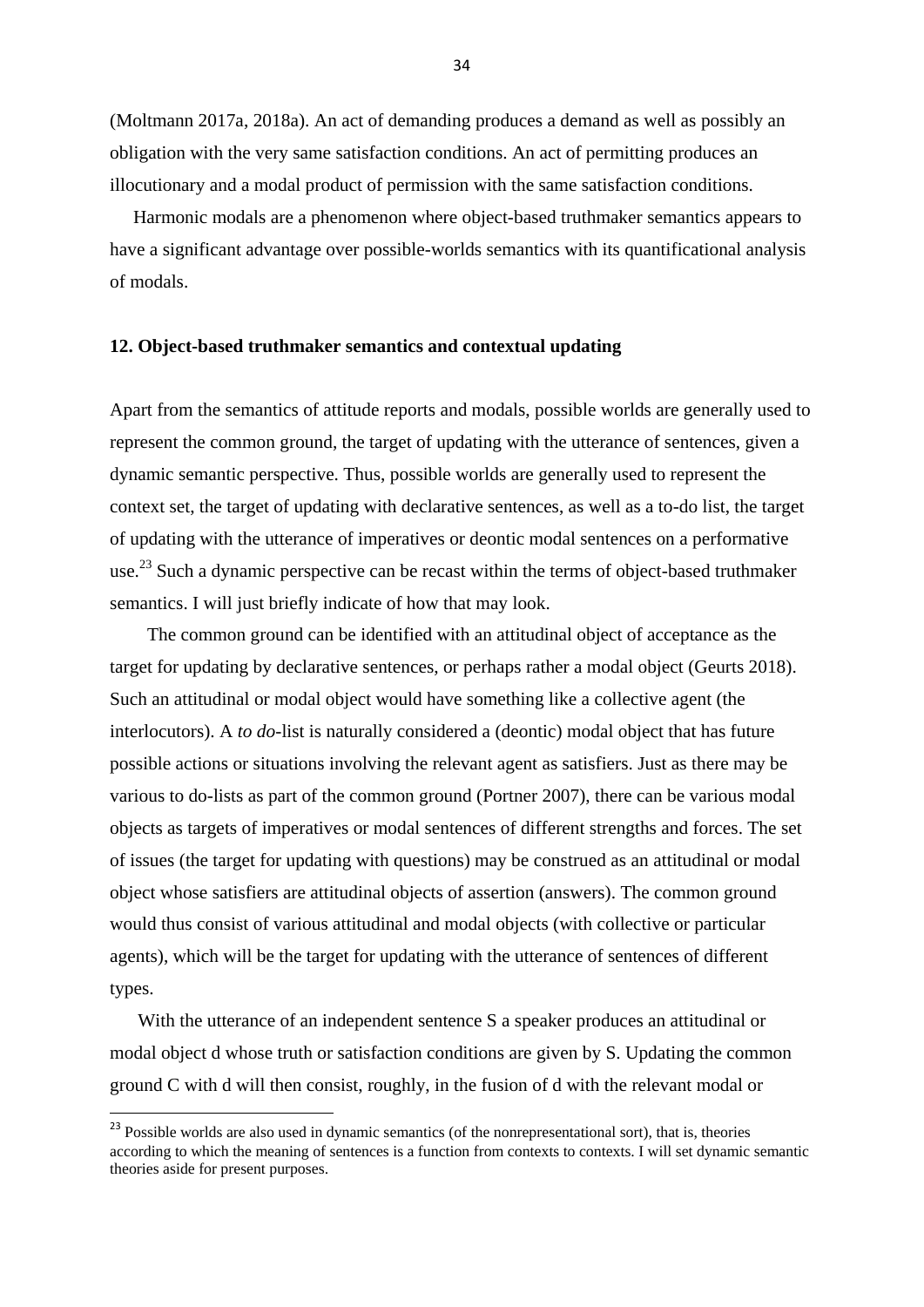attitudinal object in  $C^{24, 25}$  If *S* carries presuppositions, then before applying fusion with an object o from the common ground, it needs to be verified that the presuppositions of S are entailed by o (that is, are partial contents of o). Note that the common ground may contain attitudinal objects of explicit and of implicit acceptance, for different sorts of (anaphoric and non-anaphoric) presuppositions.

 Also the updating conditions of complex sentences can be recast in terms of object-based truthmaker semantics. Thus, updating of a common ground C with an attitudinal or modal object a with conjunctive content S and S' will involve fusion of the relevant object o in C with first d and then fusion of the result with d', where d is that part of a whose content is given by S and d' is that part of a whose content is given by  $S^2$ .<sup>26</sup>

 While a more detailed and formal development of this way of updating and a comparison with the standard account will have to await another occasion, one overall advantage of the present approach is that the common ground will now consist in modal and attitudinal objects whose content is more fine-grained (in the sense of preserving subject matter) than the possible worlds-based notion of a context set.

#### **13. Summary**

1

Possible-worlds semantics has been a dominant approach in formal semantics, despite its obvious shortcomings. Possible-worlds semantics appeared to have particular advantages for the pursuit of compositional semantics of natural language, allowing for a unified compositional semantics of a great range of constructions in a context of discourse and in particular for a unified semantics of modals and attitude reports. The most serious overall shortcoming of possible-worlds semantics is that it fails to give a sufficiently fine-grained notion of content. Truthmaker semantics with its central notion of a situation as an exact truthmaker of a sentence presents a more fine-grained notion of content, and its sentencebased version has been applied a range of issues that present difficulties for the possibleworlds account.

<sup>&</sup>lt;sup>24</sup> See Moltmann (2018a) for more on the operation of fusion applied to attitudinal or modal objects.

<sup>&</sup>lt;sup>25</sup> Updating the common ground, may first require mapping *d* onto a closely related object *d'* with same satisfaction conditions as *d*, but that matches the modal or attitudinal force of *d'*. This is needed in particular for assertions, which can undergo fusion only with an attitudinal object of the same force, say acceptance.

<sup>&</sup>lt;sup>26</sup> See Moltmann (2018a) for more on content-based parts of attitudinal or modal objects.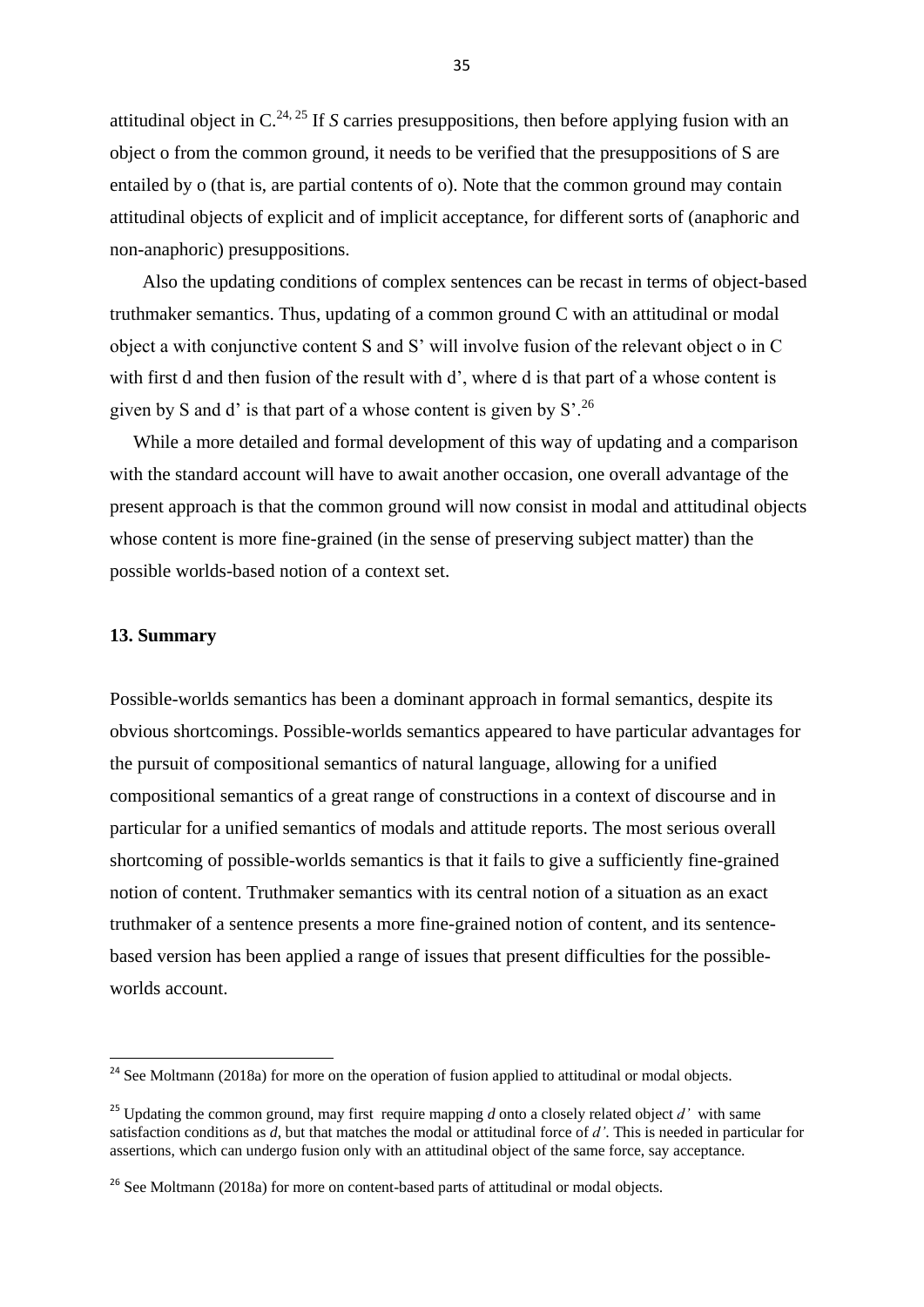Object-based truthmaker semantics extends sentence-based truthmaker semantics by applying the truthmaking relation not just to sentences, but also to attitudinal objects as well as the related category of modal objects. It thus connects truthmaker semantics to the ontology of the mind as well as social objects such as obligations and permissions, entities on a par with laws (Moltmann 2017a). There are more specific motivations for object-based truthmaker semantics. One of them is the dependence of truthmakers on modal and attitudinal objects, which manifests itself in the distinction between weak and strong permissions as well as the possibility of underspecification of the content of the modal and attitudinal object by the complement clause or sentential unit.

 The paper has given an overall outline of the semantics of attitude reports and modals based on modal and attitudinal objects. On that semantics, a sentence embedded under an attitude verb semantically acts as a predicate of the attitudinal object associated with the verb, and the sentential unit associated with a modal as a predicate of the modal object that is an implicit argument of the modal. This semantics is (almost) overtly reflected in complex predicates of the sort *make the claim*, which often alternate with simple predicates like *claim*.

 The semantics of attitude reports that the paper has presented is able to overcome a range of difficulties for the standard proposition-based Relational Analysis, which include empirical and conceptual difficulties for the Relational Analysis as such, as well as difficulties with the notion of an abstract proposition and the involvement of propositions in the semantics of attitude reports. Applying the same semantics to modals allows for a unified semantics of modals and attitude reports and for accounting for connections between the two, such as inferential connections and harmonic modals. Finally, the semantics is particularly suited for response-stance verbs and can be carried over to factive verbs as well.

 Of course, the paper has given only a very general outline of object-based truthmaker semantics, which invites various elaborations of empirical and formal detail, as well as more thorough comparisons with standard approaches for particular applications.

#### **Acknowledgments**

I would like to thank Lucas Champollion, Mark Jago, Paul Portner and the volume editors for comments on an earlier version of this paper as well as the audiences at the *Unstructured Content Conference* at Rutgers in 2006 and at workshops on truthmaker semantics and clausal complements at NYU and Rutgers in 2016, 2017, 2018, and 2019. Special thanks are due to Kit Fine for numerous conversations on the topic as well as comments on the paper.

#### **References**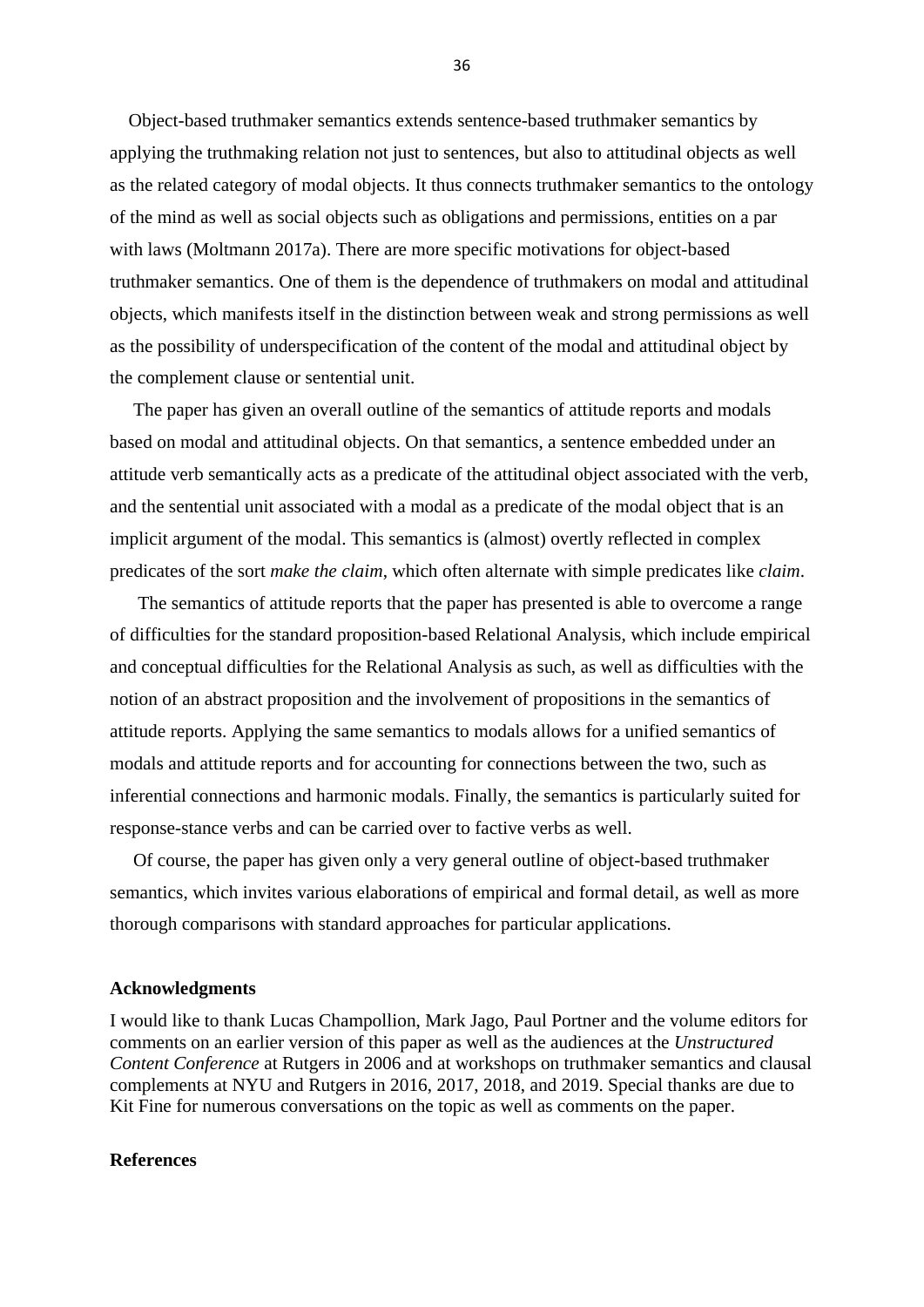Arsenijevic, B. (2009): 'Clausal Complementization as Relativization'. *Lingua* 119.1., 39-50.

Barwise, J. / J. Perry (1983): *Situations and Attitudes*. Bradford/M.I.T. Press, Cambridge, Mass.

- Cresswell, M.J. (1985): *Structured Meanings*, MIT Press, Cambridge, MA.
- Davidson, D. (1967): 'The Logical Form of Action Sentences'. In N. Rescher (ed.): *The Logic of Decision and Action*. Pittsburgh UP, Pittsburgh, 81–95.
- De Cuba, C. (2017): 'Noun Complement Clauses as Referential Modifiers'. *Glossa* 2.1., http://doi.org/10.5334/gjgl.53

Geurts, B. (2018): 'Convention and Common Ground'. *Mind and Language* 33, 115-129. Graff Fara, D. (2013): 'Specifying Desire'. *Noûs* 47(2), 250--272.

- Fine, K. (2012): 'Counterfactuals without Possible Worlds'[.](http://as.nyu.edu/docs/IO/1160/Counterfactuals-jp.pdf) *Journal of Philosophy* 109 (3), 221-246.
- ---------- (2014): 'Truthmaker Semantics for Intuitionistic Logic'*. Journal of Philosophical Logic* 43(2–3), 549–577.
- ---------- (2017a): 'Truthmaker Semantics'. In B. Hale / C. Wright / A. Miller (eds.): *A Companion to the Philosophy of Language* V, Wiley-Blackwell, Oxford, 556–577.
- ---------- (2017b): 'Theory of Truthmaker Content I: Conjunction, Disjunction, and Negation'. *Journal of Philosophical Logic* 46 (6), 625-674.
- ----------- (2017c):'A Theory of Truthmaker Content II: Subject Matter, Common Content, Remainder, and Ground'. *Journal of Philosophical Logic* 46 (6), 675-702.
- ---------- (2018a): 'Compliance and command I'. *Review of Symbolic Logic* 11(4), 609–633.
- ---------- (2018b): Compliance and command II". *Review of Symbolic Logic* 11(4), 634–664.
- Hanks, P. W. (2015): *Propositional Content*. Oxford University Press, Oxford.
- Heim, I. (1983): 'On the Projection Problem for presuppositions. In *Proceedings of WCCFL* 2 (Second West Coast Conference Formal Semantics), Stanford University.
- ----------- (1992): 'Presupposition Projection and the Semantics of Attitude Verbs'. *Journal of Semantics*, 9, 183–221.
- Hintikka, J. (1962 [2005]): *Knowledge and Belief: An Introduction to the Logic of the Two Notions*, second edition, Vincent F. Hendriks and John Symons (eds.), (Texts in Philosophy, 1), College Publications, London.
- Jubien, M. (2001): 'Propositions and the Objects of Thought'. *Philosophical Studies* 104, 47-62.

Kayne, R. (2010): 'Why isn't *This* a Complementizer?'. In R. Kayne: *Comparisons and*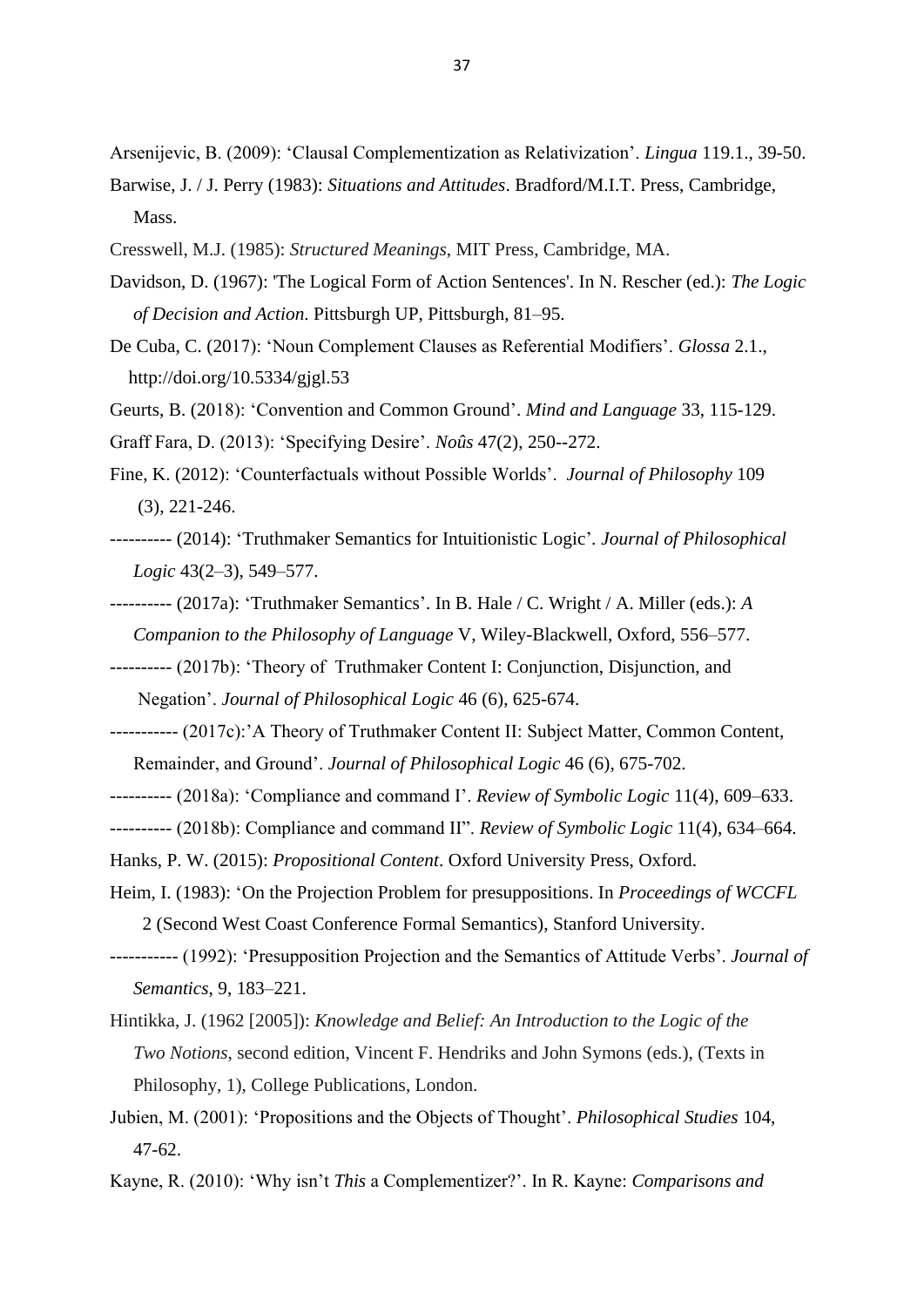*Contrasts*. Oxford UP, Oxford.

- Kratzer, A. (2002). 'Facts: Particulars or Information Units'. *Linguistics and Philosophy*, 25(5–6), 655–670.
- -------------- (2014): 'Situations in Natural Language Semantics'. In E. Zalda (ed.): *The Stanford Encyclopedia of Philosophy* (Spring 2014 edition).
- -------------- (2016): 'Evidential Moods in Attitude and Speech Reports (Slides)'. Available at https://works.bepress.com/angelika\_kratzer/
- Moltmann, F. (2003a):'Nominalizing Quantifiers'. *Journal of Philosophical Logic* 35.5., 445-481.
- ----------------- (2003b): 'Propositional Attitudes without Propositions'. *Synthese* 135, 70- 118.
- ----------------- (2013): *Abstract Objects and the Semantics of Natural Language*. Oxford

UP, Oxford.

- ----------------- (2014): 'Propositions, Attitudinal Objects, and the Distinction between Actions and Products'. *Canadian Journal of Philosoph*y 43.5-6, 679-701.
- ----------------- (2017a): 'Cognitive Products and the Semantics of Attitude Reports and
	- Deontic Modals'. In Moltmann, F. / M. Textor (eds.) (2017): *Act-Based Conceptions of*
	- *Propositions: Contemporary and Historical Contributions.* Oxford UP, Oxford, 254-290.
- ----------------- (2017b): 'Levels of Linguistic Acts and the Semantics of Saying and
	- Quoting'. In S.L. Tsohatzidis (ed.): *Interpreting Austin: Critical Essays*. Cambridge UP.
- ----------------- (2017c): 'Partial Content and Expressions of Part and Whole. Discussion of Stephen Yablo: *Aboutness*'. *Philosophical Studies*174(3), 2017, 797-808
- ----------------- (2018a): ['An Object-Based Truthmaker Semantics](http://friederike-moltmann.com/uploads/phis_12124_Rev3_EV(1).pdf) for Modals'. *Philosophical Issues* 28.1., 255-288.
- ----------------- (2018b): 'Truth Predicates, Truth Bearers, and their Variants'. *Synthese*, special issue 'Truth: Concept meets Property', edited by J. Wyatt, online first, 2018
- ----------------- (2019a): 'Attitudinal Objects. Their Importance for Philosophy and Natural
	- Language Semantics'. In B. Ball / C. Schuringa (eds.): *The Act and Object of Judgment*. Routledge Studies in Contemporary Philosophy, Routledge, 180-201.
- ------------------ (2019b): 'Ontologically Dependence, Spatial Location, and Part Structure'.
	- In C. Masolo et al. (eds.): *Ontology Makes Sense. Essays in Honor of Nicola Guarino.* IOS Publications, Amsterdam*,* 211-220.
- ------------------ (to appear a): 'Attitudinal Objects'. In C. Tillman (ed.): *Routledge Handbook of Propositions.* Routledge.
- ----------------- (to appear b): 'Clauses as Semantic Predicates. Difficulties for Possible-Worlds